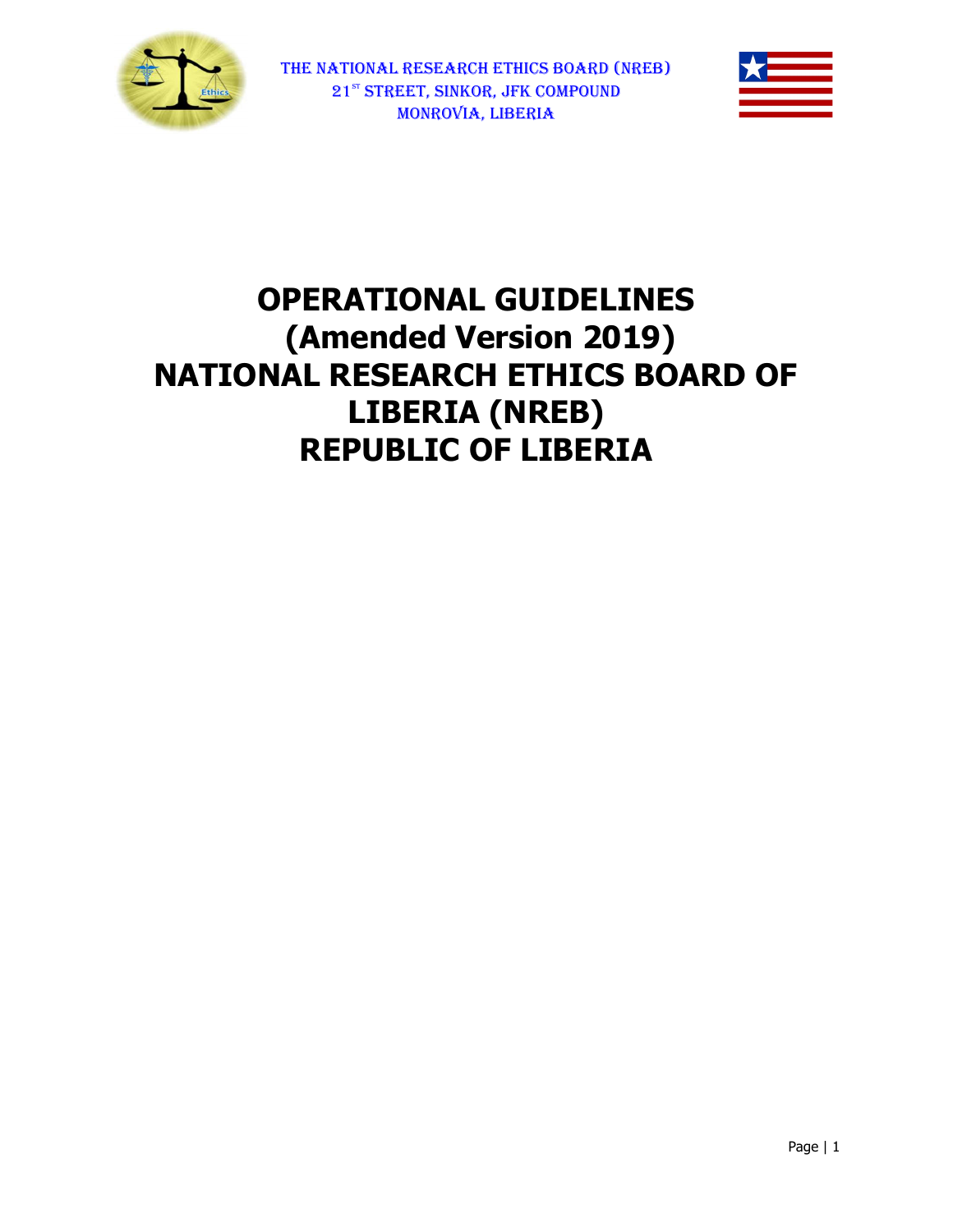



# Forward

Research ethics govern the standards of conduct for scientific researchers. It is important to adhere to ethical principles in order to protect the dignity, rights and welfare of research participants. As such, all research involving human beings should be reviewed by an ethics committee to ensure that the appropriate ethical standards are being upheld. Discussion of the ethical principles of beneficence, justice and autonomy are central to ethical review. Research ethics govern the standards of conduct for scientific researchers. It is<br>important to adhere to ethical principles in order to protect the dignity, rights and<br>welfare of research participants. As such, all researc

The National Research Ethics Board (NREB) is a 21-member committee established and The National Research Ethics Board (NREB) is a 21-member committee established anc<br>appointed by the former Minister of Health of the Republic of Liberia. While a majority of the committee members are clinicians, scientists, and national subject matter experts, they possess valuable and extensive experience, and knowledge of research in different fields, and extensively knowledgeable in research ethics before commencing<br>their roles with the NREB. The broad range of research expertise, together with ethics<br>training, ensures that all proposals are thoroughl their roles with the NREB. The broad range of research expertise, together with ethics training, ensures that all proposals are thoroughly and fairly reviewed for  $\epsilon$ with research ethics. The NREB mandate is to ensure that Liberia, a developing country with high rate of illiteracy, only supports research of the highest ethical standards. The with high rate of illiteracy, only supports research of the highest ethical standards. T<br>NREB reviews all research projects involving human participants that are supported either financially or technically by national and international research scientists. The NREB is guided in its work by the World Medical Association Declaration of Helsinki well as the International Ethical Guidelines for Biomedical Research Involving Human Subjects. According to these guidelines, all research involving human subjects should be implemented in accordance with the fundamental ethical principles of respect, beneficence, non-maleficence and justice. well as the International Ethical Guidelines for Biomedical Research Involving Human<br>Subjects. According to these guidelines, all research involving human subjects should<br>be implemented in accordance with the fundamental e Subjects. According to these guidelines, all research involving human subjects shou<br>be implemented in accordance with the fundamental ethical principles of respect,<br>beneficence, non-maleficence and justice.<br>This amended do either financially or technically by national and international research scientists. The<br>NREB is guided in its work by the World Medical Association Declaration of Helsinki, a:<br>well as the International Ethical Guidelines Helsinki, as

amend this document was driven by challenges in regulating research ethics in Liberia<br>for the protection of human safety.<br>Fatorma K. Bolay, PhD<br>Chair, National Research and Ethics Board of Liberia for the protection of human safety.

Fatorma K. Bolay, PhD Chair, National Research and Ethics Board of Liberia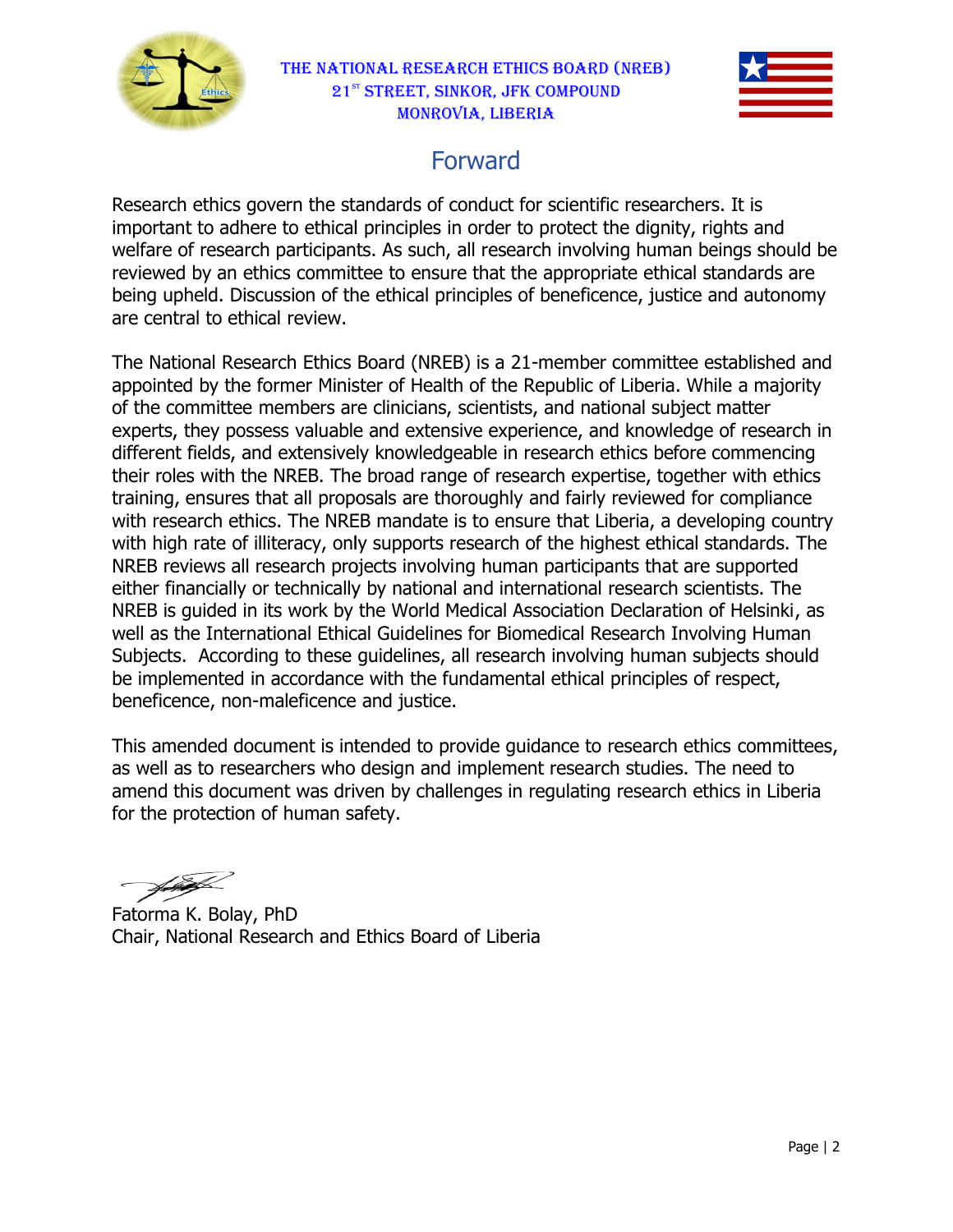



## Acknowledgements

The National Research Ethics Board retreat held in 2018 was a reflection of the Board's achievements, challenges, and gains in the past years of its operation, as well as the lessons learned and the way forward. This evaluation led to the strengthening of the existing Guidelines to fulfill the obligation to protect research participants according to the relevant ethical guidelines and regulations. Additional aims include upholding the lessons learned and the way forward. This evaluation led to the strengthening of the<br>existing Guidelines to fulfill the obligation to protect research participants according to<br>the relevant ethical guidelines and regulatio societal interest and the obligation of researchers by applying the principles of researc<br>ethics and relevant guidelines, standard operating procedures (SOPs) and regulations that are socially and culturally acceptable. Moreover, this Retreat accrued the potential to identify the gaps regarding the submission of applications and organizing review procedures in Liberia, as well as a medium for the effective operation of the NREB as per its administration and review guidelines. e socially and culturally acceptable. Moreover, this Retreat accrued the potentiatify the gaps regarding the submission of applications and organizing review ures in Liberia, as well as a medium for the effective operation

Against this background, the National Research Ethics Board of Liberia would like toacknowledge and extend its appreciation to the individual for the support in making this a success. This includes members of the Board and the hard-working Technical team for their effort in the finalization of this document.<br> **Ministry and Agencies**<br>
1. Ministry of Health, RL.<br>
2. National Public Health Institutes of Liberia (NPHIL)

## Ministry and Agencies

- 1. Ministry of Health, RL.
- 2. National Public Health Institutes of Liberia

## Key Partners

- 1. World Health Organization(WHO)
- 2. PREVAIL
- 1. World Health Organization(WHO)<br>2. PREVAIL<br>3. National Institutes of Health (NIH)
- 4. University of Liberia
- 5. A.M Dogliotti College of Medicine
- 6. John K. Kennedy Medical Center
- 6. John K. Kennedy Medical Center<br>7. John Hopkins Berman Institute of Bioethics
- 8. UL-PIRE Africa Center
- 9. US Department of Defense
- 9. US Department of Defense<br>10. US. Naval Medical Research Unit-3 (NAMRU-3)

#### Technical Team – Guidelines/SOP Development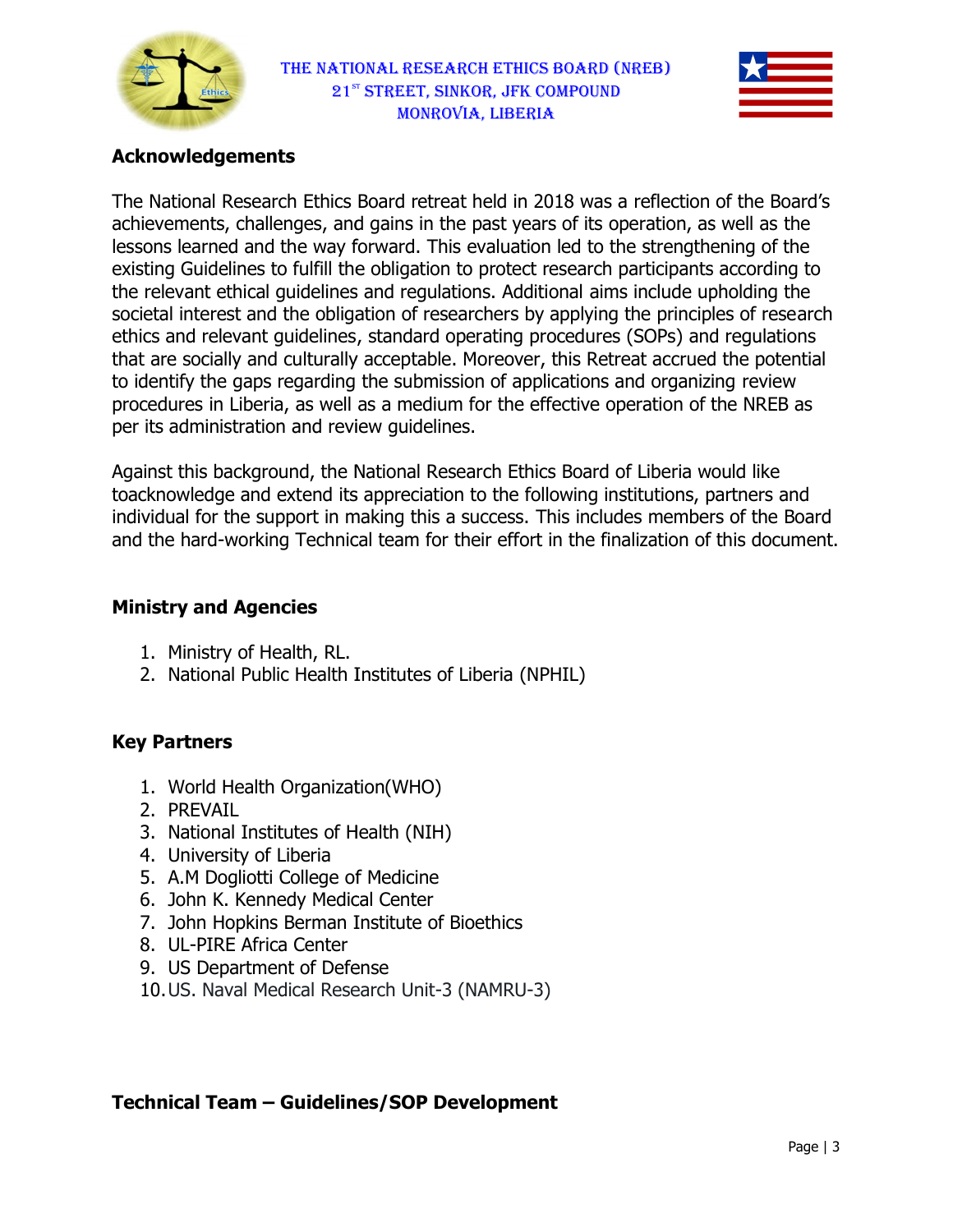



- 1. Dr. Lawrence Sherman
- 2. Gloria T. Mason
- 3. Dr. Garfee Williams
- 4. Dr. Stephen Kennedy
- 5. JemeeTegli

## Members of the Board

- 1. Dr. Fatorma Bolay– Chair Chair
- 2. Dr. Rose Macauley
- 3. Cecelia Morris
- 4. Dr. Ivan Camanor
- 5. Rev. TijliTyee
- 6. Dr. Eugene Dolopie
- 7. Luke Bawo
- 8. S. Benedict Dossen
- 9. Cllr. Abla G. Williams
- 10.Dr. Moses Massaquoi
- 11.Dr. Vuyu Golakai

## Individual Support/External expertise

- 1. Jerry Pierson– NIAID
- 2. Doreen Chaitt NIAID IRB
- 3. Laura McNay –NIAID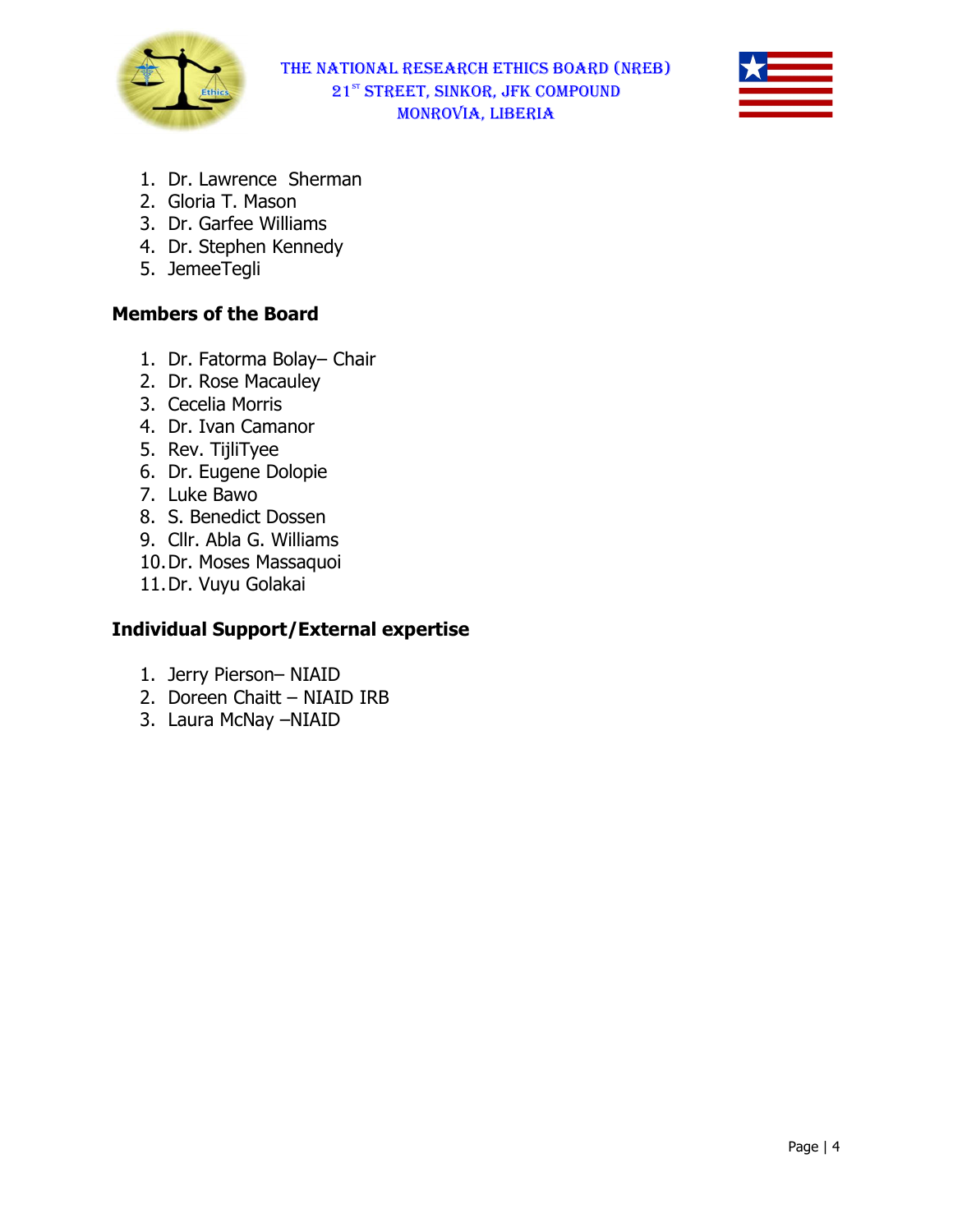



## **Table of Contents**

| Undergraduate Academic Project /Graduate Academic Project (e.g., Thesis, Dissertation, etc.) |  |
|----------------------------------------------------------------------------------------------|--|
|                                                                                              |  |
|                                                                                              |  |
|                                                                                              |  |
|                                                                                              |  |
|                                                                                              |  |
|                                                                                              |  |
|                                                                                              |  |
|                                                                                              |  |
|                                                                                              |  |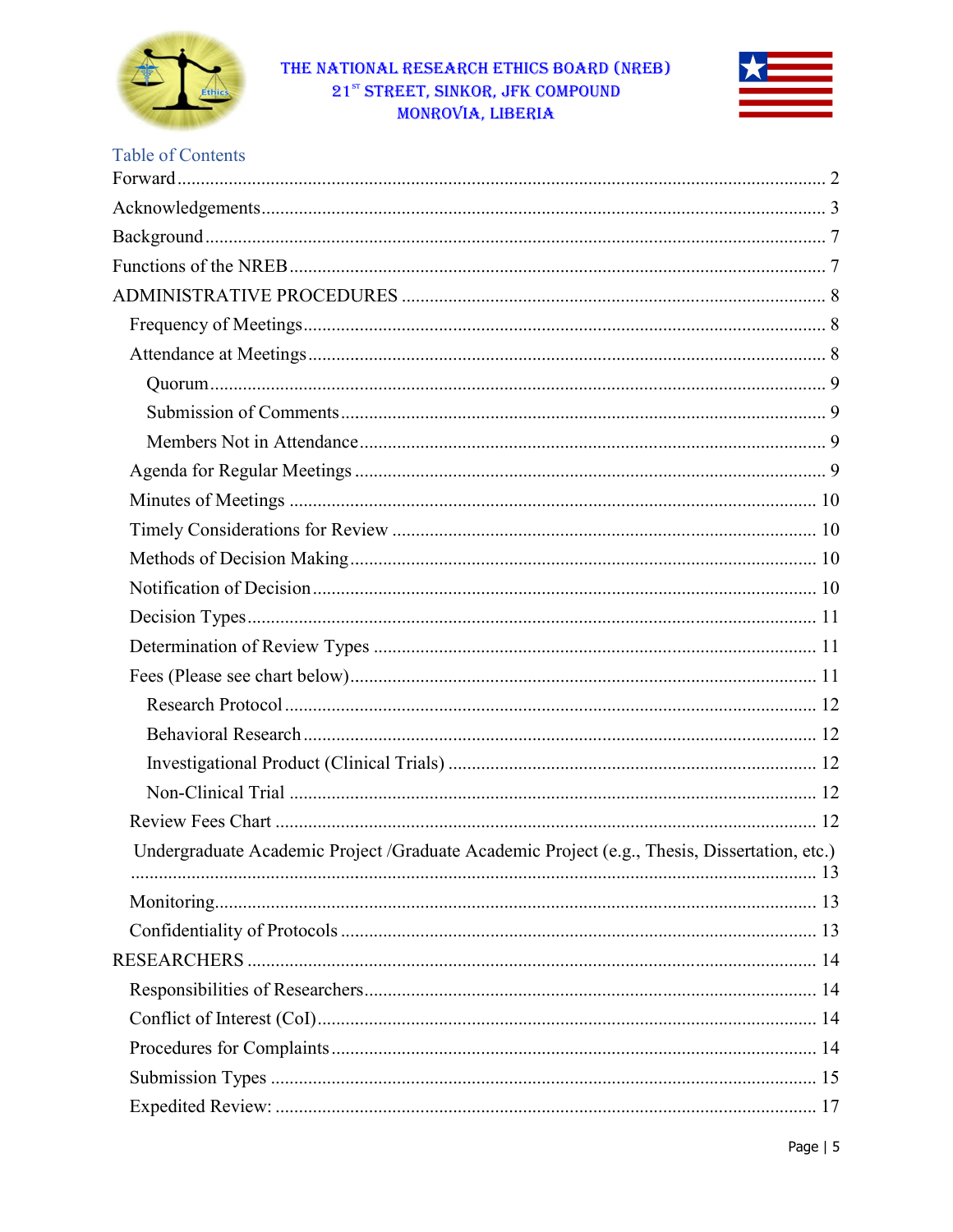



| Study submission requirements: Application for Ethical Review and Approval  19      |
|-------------------------------------------------------------------------------------|
|                                                                                     |
|                                                                                     |
|                                                                                     |
|                                                                                     |
| Additional requirements for Clinical Trials, Biomedical/Epidemiological Studies  21 |
| Additional Requirements by Undergraduates, Masters and Postgraduate Students:  22   |
|                                                                                     |
|                                                                                     |
|                                                                                     |
|                                                                                     |
|                                                                                     |
|                                                                                     |
|                                                                                     |
|                                                                                     |
|                                                                                     |
|                                                                                     |
|                                                                                     |
|                                                                                     |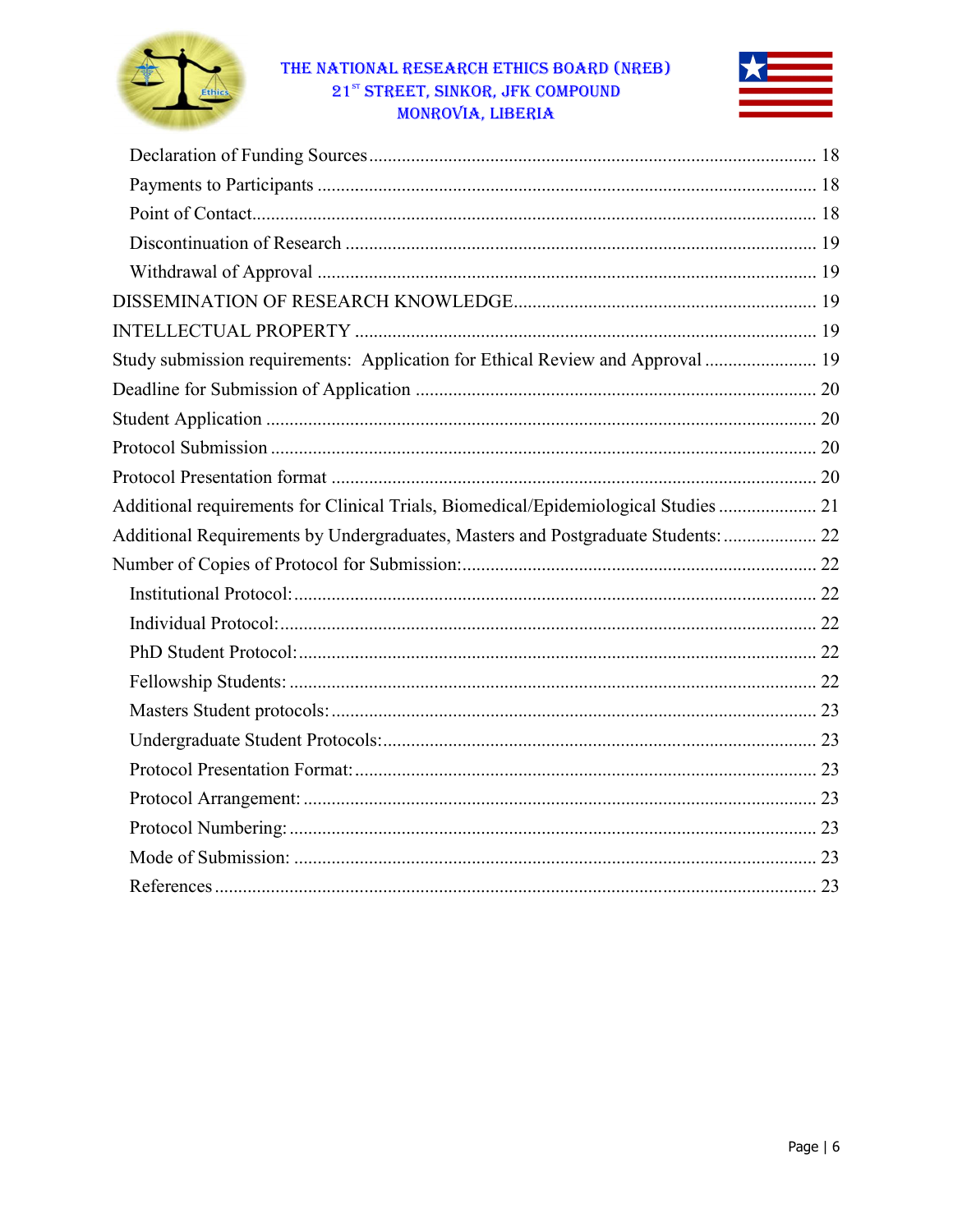



## **Background**

The National Research Ethics Board (NREB) was reconstituted in 2014, during the heat of the Ebola Virus Disease (EVD) Epidemics in Liberia, with the primary intent of protecting research participants whileaccounting for the interests of researcher during the implementation of research studies. The general ethical framework required for the Protection of research participants is based on the three pillars of respect for person (Autonomy), beneficence and justice. The NREB role is to principally analyze and assess the risk-benefit ratios of proposed research studies for the protection of research participants. ee pillars of respect for person<br>to principally analyze and assess<br>for the protection of research<br>research related protocols from<br>to review, evaluate and render

As the advisory institution responsible to oversee all research related protocols from within and out of Liberia, the Board was established to review, evaluate and decisions regarding the ethical merits of the research protocols protocols. The mission of the Board is to ensure and guarantee the rights, dignity, safety and protection of all individuals and communities that participate in research activities. The committee is also committed to ensuring the scientific merits of the research studies while the rights of human subjects. research protocols. The mission of the<br>s, dignity, safety and protection of all<br>in research activities. The committee is<br>s of the research studies while protecting

The objective of this guideline is to contribute to the effective functioning of the NREB The objective of this guideline is to contribute to the effective functioning of the NREB<br>to ensure that quality and consistent ethical review mechanisms for health and biomedical research are instituted by the board as prescribed by the Ethical guidelines for biomedical, health sciences, and behavioral research on human subjects in Liberia.

The NREB, as the national ethics committee of Liberia, shall review all submitted research proposals in keeping with the following internationally recognized ethical standards (the Belmont Report of 1979; World Medical Association's Declaration of Helsinki (1964), as amended (currently 2013) , 2013); ICH Good Clinical Practice (R1, 1997 & R2, 2016);and the CIOMS International Ethical Guidelines for Health-related research involving human subjects ( (2016) in keep with country specific regulations and guidelines. consistent ethical review mechanisms for health and<br>uted by the board as prescribed by the Ethical guidelines<br>s, and behavioral research on human subjects in Liberia.<br>ethics committee of Liberia, shall review all submitted

#### Functions of the NREB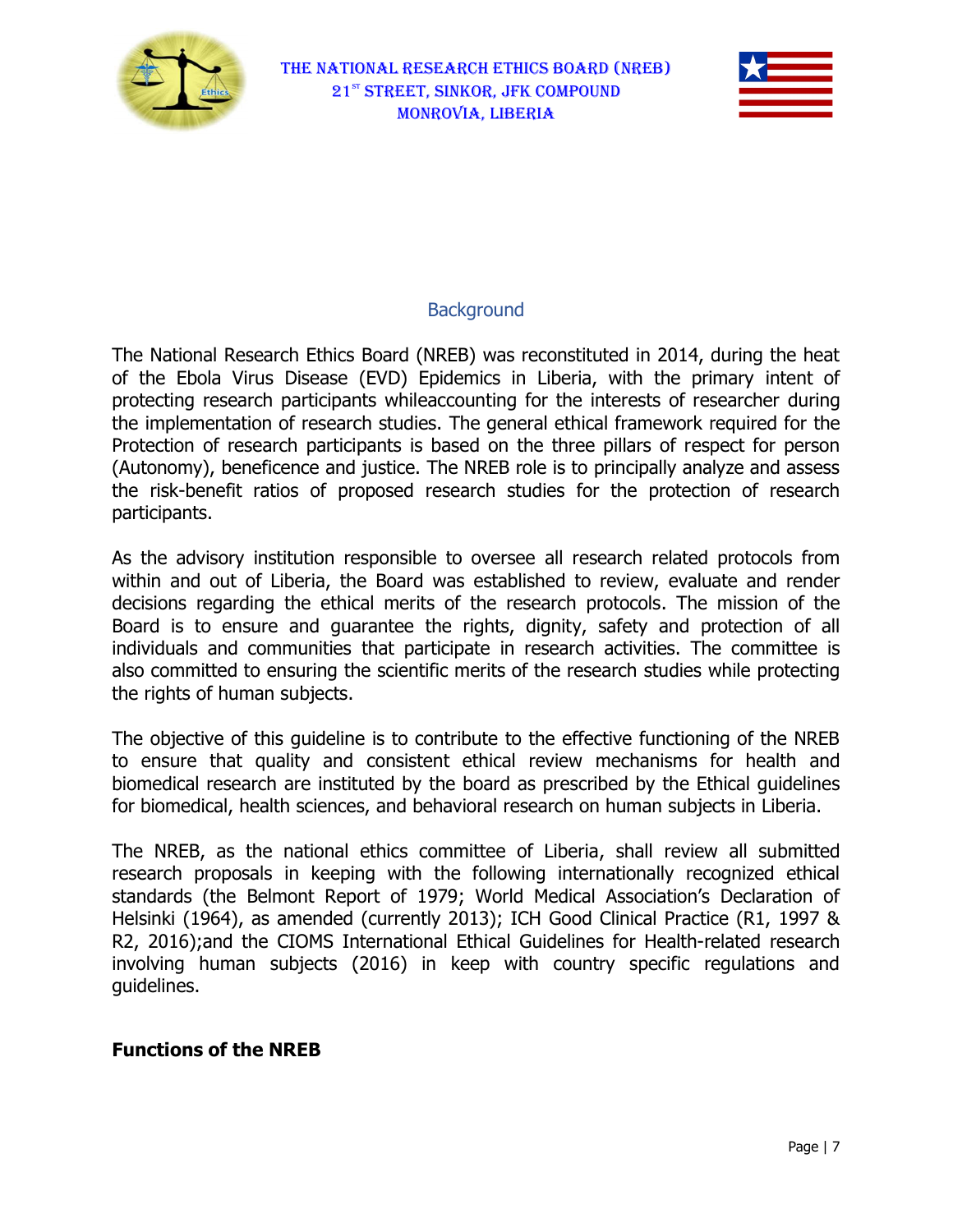



- Conduct ethical reviews for submitted research proposals from individual investigators, nationally nationally and internationally recognized entities.
- Monitor the conduct of research for health to ensure compliance with approved protocol.
- Establish and maintain a repository of all protocols reviewed in the country along with completed research/study reports.
- Support research ethics capacity building.
- Determine generic guidelines for the functioning of health research in Liberia.<br>• Maintain a registry of health research ethics committees.
- Maintain a registry of health research ethics committees.
- Set norms and standards for conducting research on humans and animals, including clinical trials. • Set norms and standards for conducting research on humans<br>including clinical trials.<br>• Mitigate conflicts among IRBs, researchers and research entities.
- 
- Inform professional bodies of breech of ethical standards on the part of relevant professional.
- Recommend disciplinary  $action(s)$ , where appropriate.
- Advise the Government of Liberia (GoL) on ethical issue.

# ADMINISTRATIVE PROCEDURES

## Frequency of Meetings

The National Research Ethics Board (NREB) shall meet bi-monthly for its regular meetings, on the third Saturday of the month. These dates shall be made public and<br>posted on the website of the NREB. posted on the website of the N

The threshold for the review of research protocols during regular meetings shall be a minimal of three completed applications.

minimal of three completed applications.<br>Where applicable, there shall be situational, or Ad-Hocmeetings called by the Directorof the NREB, such as an emergency meeting, based on appropriate justifications.

## Attendance at Meetings

Regular attendance at all meetings for the effective operations of the NREB shall be highly encouraged.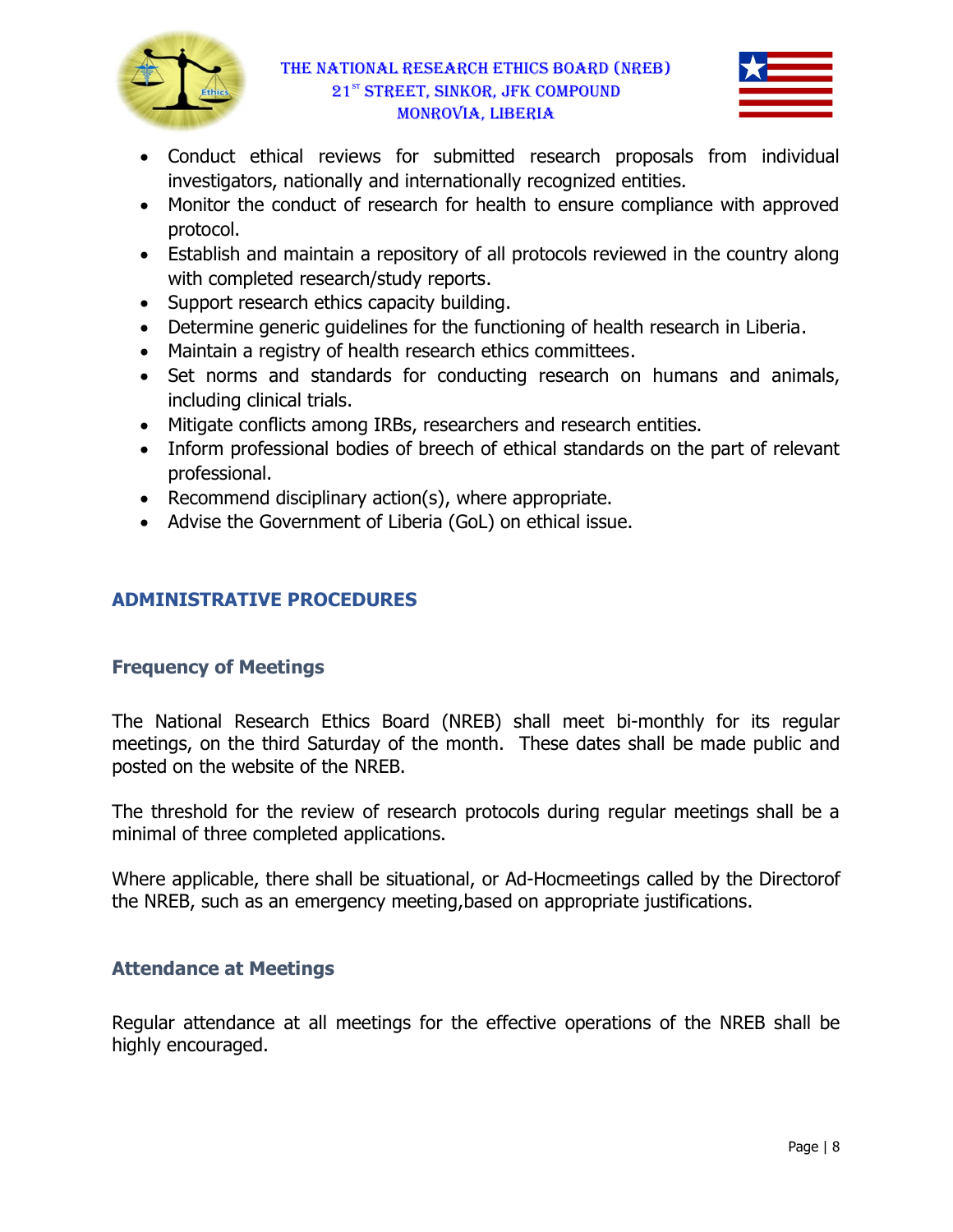



## Quorum

A quorum for the commencement of meetings shall be two-thirds of the membership of the NREB.

## Submission of Comments

In situations where a member cannot attend a meeting, he/she shall advise the NREB Director one (1) week before the scheduled meeting regarding their views and/or concerns on specific agenda items under consideration.

## **Members Not in Attendance**

Members, who for some unforeseen reasons cannot attend a meeting, shall inform the NREB Director two (2) weeks before the scheduled meeting.

Members who are absent from 6 60% of regularly scheduled meetings during a period of six (6) calendar months without appropriate excuses hall be automatically replaced by new members based on the recommendations of the Appointing Authority Authority.

new members based on the recommendations of the Appointing Authority.<br>Members shall acknowledge receipt of invitations regarding availability for meetings.

## Agenda for Regular Meetings Regular

The Agenda and Research Protocols shall be distributed by the NREB Director to the Membership no later than three (3) weeks before a meeting. The materials shall be distributed by electronic and hard copies such as post, courier, email and/or in in-person, where applicable, to ensure timely delivery. Receipt of the materials shall be confirmed by each member prior to the meeting.

The Agenda shall include, where applicable, the following items:

- 1. Minutes of Previous Meeting
- 2. New Proposals
- 3. Re-submission/Revised Proposals/Protocol Changes
- 4. Progress/Final Reports on Approved Proposals
- 5. Administrative/Operative issues
- 6. Any other Business (AOB)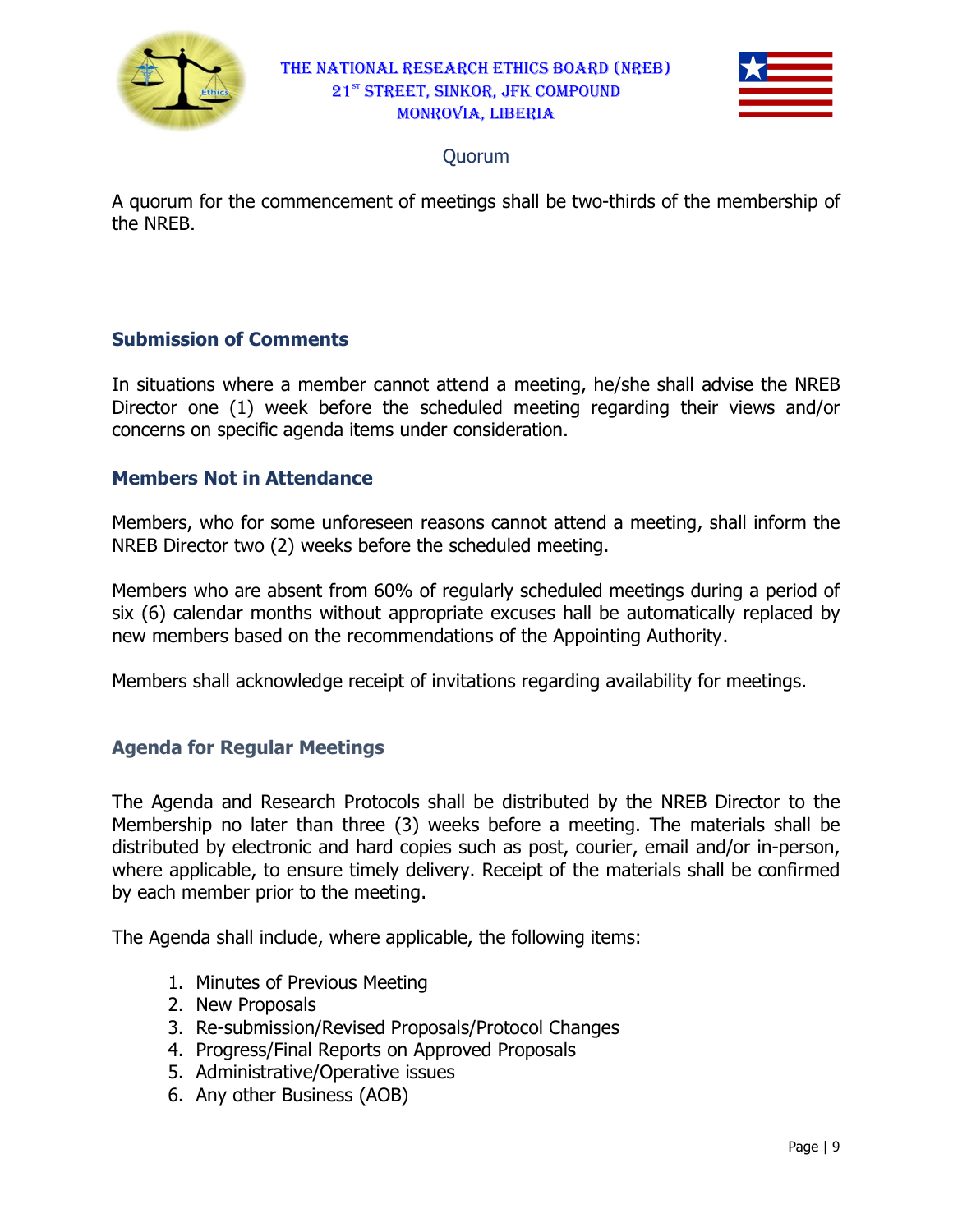



#### Minutes of Meetings

The minutes of the previous meeting shall be written and distributed to all members at least two (2) weeks prior to the next meeting. The minutes of the previous meeting shall be written and distributed to all members at<br>least two (2) weeks prior to the next meeting.<br>During the meeting, the minutes shall be read and adopted, signed by the Chair, Co-

Chair and/or by the presiding, and archived for the NREB Records.

## Timely Considerations for Review s for Review

All completed proposals submitted by the deadline shall be reviewed at the next All completed proposals submitted by the deadline shall be reviewed at the next<br>regularly scheduled bi-monthly meeting, if the numbers of proposals meet the threshold.

If additional materials are required from the Principal Investigator (PI) to complete the regularly scheduled bi-monthly meeting, if the numbers of proposals meet the<br>threshold.<br>If additional materials are required from the Principal Investigator (PI) to complete the<br>application, he/she shall be contacted by a provide the materials.

The PIs maybe asked to be available for presentations and/or contacted during the meetings.

#### **Methods of Decision Making**

The NREBwill promote open communication by all members (through building consensus). Final determinations shall be reached following the NREB SOPs.

The NREB may seek opinions from content experts regarding designated research protocols and/or issues, as long as the experts have no conflict of interest (CoI), protocols and/or issues, as long as the experts have no conflict of interest (CoI),<br>including participation in the research, financial interest in the outcome, and/or involvement in competing research, among others.

## Notification of Decision

The PIs shall be notified in writing of the NREB decisionsup to two (2) weeks after the meetings, where applicable, after the complete review of the protocols. If there are outstanding issues to address for complete review, the appropriate representatives will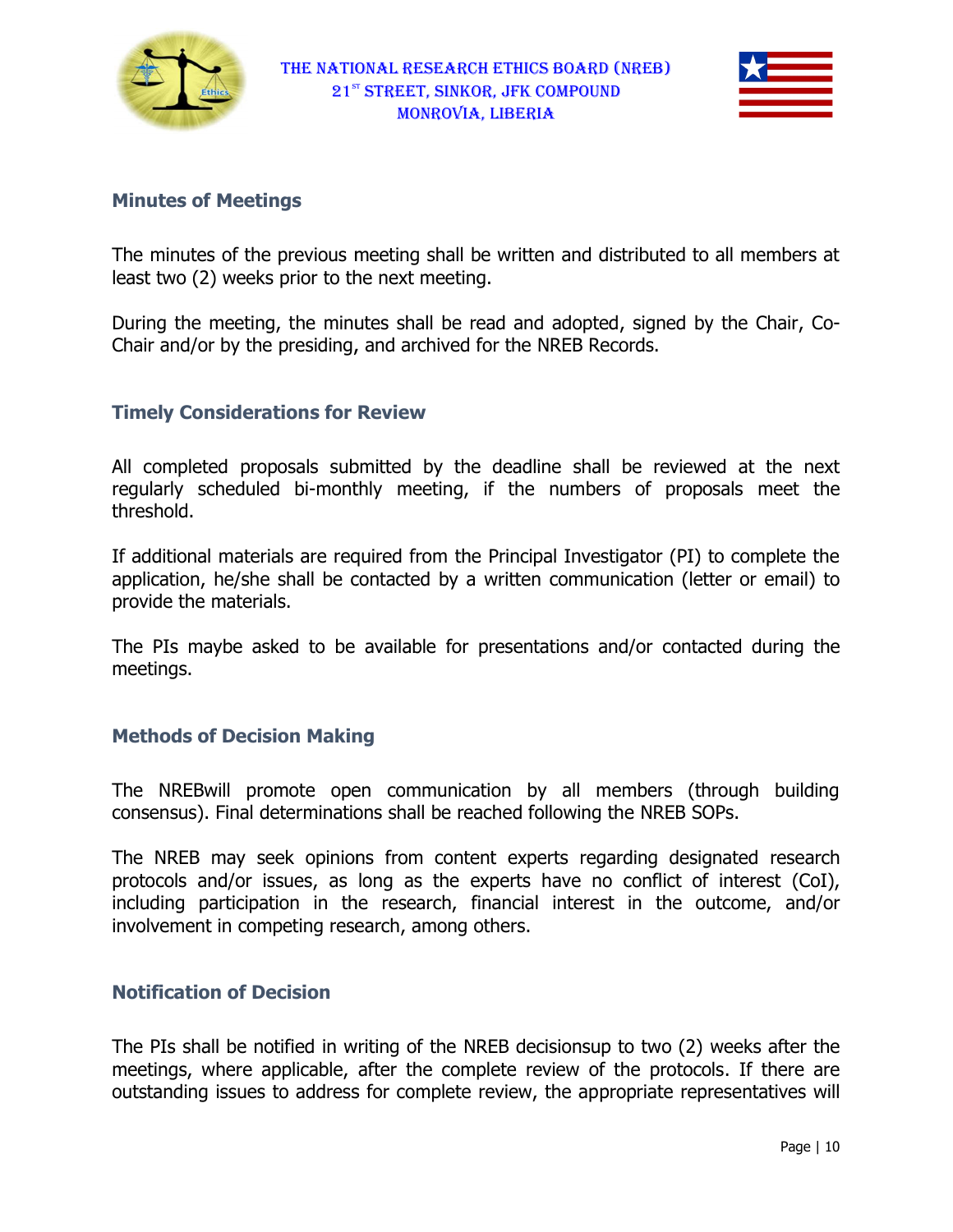

be contacted, after the review meeting, to provide those additional materials or address those additional concerns, where applicable.

## Decision Types

After the review of applications by the NREB, the decision types to be com the Secretariat shall be one of the below additional concerns, where applicable.<br>**ion Types**<br>the review of applications by the NREB, the decision types<br>cretariat shall be one of the below categories: communicated by

- 1. Approved: The submission satisfies all requirements in accordance with the NREB SoP and Good Clinical Practice (GCP), including country-specific ethical and regulatory principles, and the protections of human subjects.
- 2. Not Approved: The submission failed to satisfy all requirements in accordance with the NREB's SoPs and GCP.
- 3. For Consideration
	- a) Provisional Approval: an approval requiring the investigator to commence the study while addressing minor concerns.
- b) Pending Approval Approval: The submission partially satisfied the requirements in accordance with the NREB'sSoPs and GCP. In such stipulationsand/or concerns will be generated and submitted to the PI or approved designate for redress. The stipulations and/or concerns must be addressed to the satisfaction of the NREB prior to the granting of approval for the commencement of the study. Practice (GCP), including country-specific ethical and<br>d the protections of human subjects.<br>mission failed to satisfy all requirements in accordance<br>d GCP.<br>val: an approval requiring the investigator to commence<br>ddressing

#### **Determination of Review Types**

On receipt of a study protocol, by the NREB Secretariat, that initially appears to be of addressed to the satisfaction of the NREB prior to the granting of approval<br>for the commencement of the study.<br>**Determination of Review Types**<br>On receipt of a study protocol, by the NREB Secretariat, that initially appears to decide as to whether the protocol requires consideration for Full Review or re-routed to a subcommittee of two or more members for Expedited Review (ER). All decisions made in this manner, with appropriate justifications, shall be confirmed at the next full meeting of the NREB

#### Fees (Please see chart below)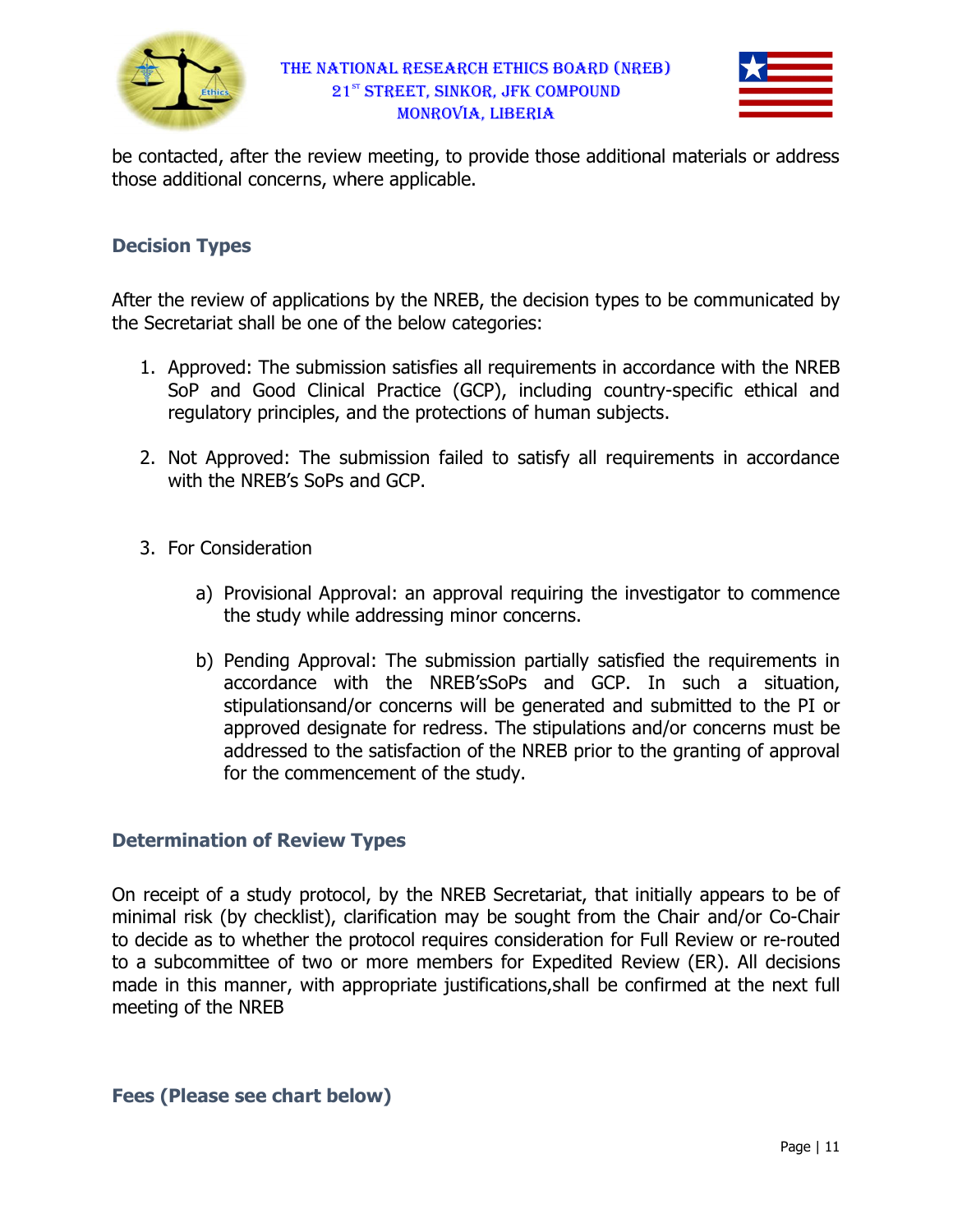



The NREB shall charge minimal fees for the review of each submission submission. Submissions include Research Protocol, Re-submission, Amendment and Continuing Review.

The structure of the fees will be based on the below application types. They include:

#### Research Protocol

The structure of the fees will be based on the below application types. They include:<br>Research Protocol<br>There are several types of research protocols. The fees will be structured based on the type of research protocol and communicated to the PIs. The determination will be based on the review of the application by the NREB Director in conjunction and based on the review of the application by the NREB Director<br>collaboration with the Chair and/or Co-Chair, respectively.

## Behavioral Research

The scope of the project, the duration of the project, the sample size of the project, the type of study populations, and the complexity of the project, among others. The scope of the project, the duration of the project, the sample size of the project, the<br>type of study populations, and the complexity of the project, among others.<br>Investigational Product (Clinical Trials)<br>The feesstruc

Investigational Product (Clinical Trials)

investigational products, the duration of the project, the sample size of the project, and the complexity of the project, among others.

Non-Clinical Trial

the complexity of the project, among others.<br>Non-Clinical Trial<br>The fees structure is as per the scope of the project, investigational product, population, complexity, among others.

Waivers/Exemptions. The following submissions from undergraduate and graduate students that are studying within academic institutions based in Liberia may be exempted from the fees structure based on the review of the protocol by the NREB Director, in conjunction and collaboration with the Chair and/or Co-Chair, respectively. Exemptions. The following submissions from undergraduate and gradua<br>that are studying within academic institutions based in Liberia may<br>if from the fees structure based on the review of the protocol by the NRI<br>in conjuncti otocols. The fees will be structured based on the<br>icated to the PIs. The determination will be<br>by the NREB Director in conjunction and<br>Chair, respectively.<br>of the project, the sample size of the project, the<br>plexity of the

#### Review Fees Chart

| No. | <b>Study Description</b> | <b>Amount</b> |
|-----|--------------------------|---------------|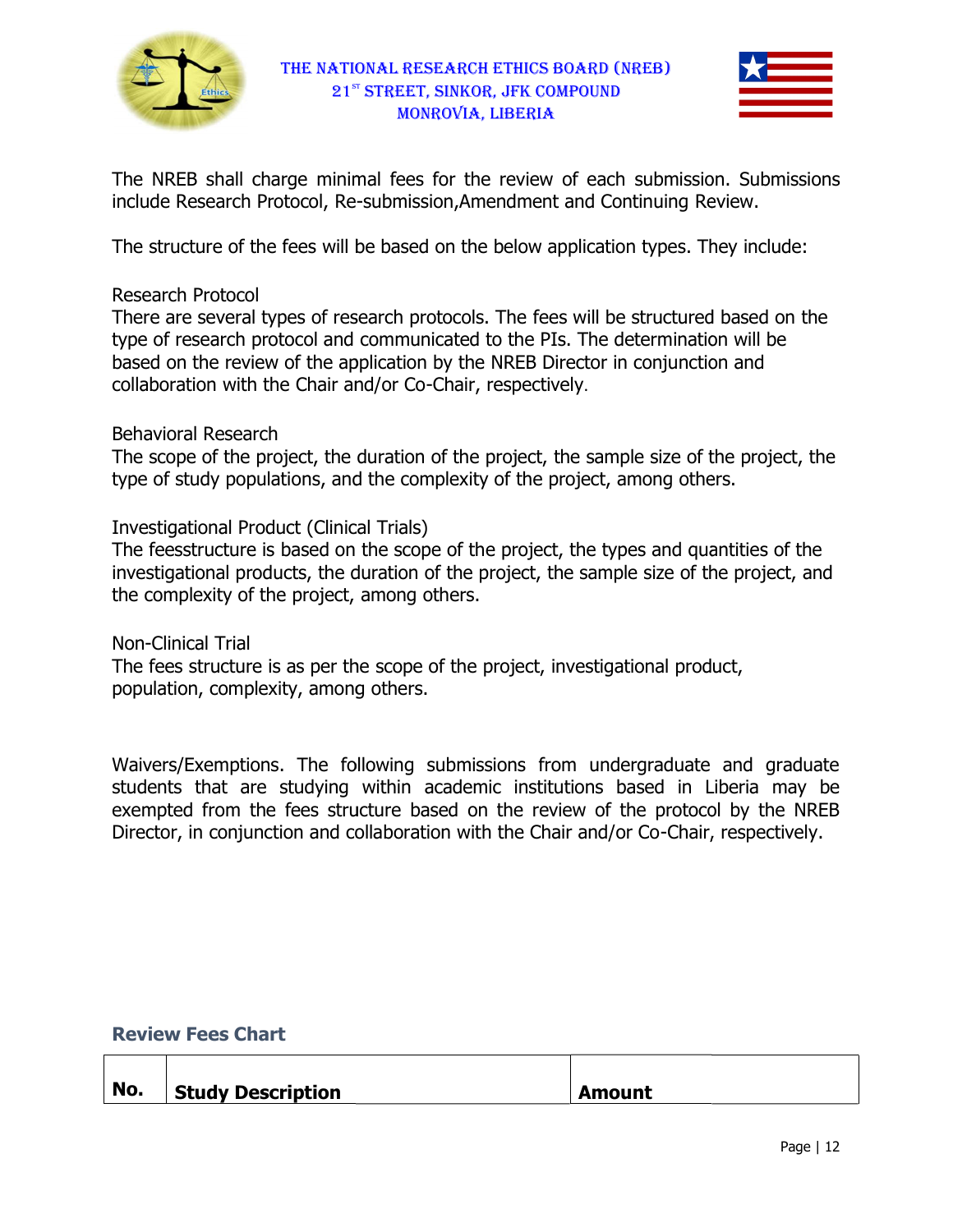



| 1. | Behavioral Science Research             | \$1000.00  |
|----|-----------------------------------------|------------|
|    |                                         |            |
| 2. | Health Science Research(HSR)            | \$2,500.00 |
| 3. | HSR-Behavioral (Education Intervention) | \$4,000.00 |
| 4. | <b>Clinical Trial</b>                   | \$7,000.00 |
| 5. | Non- Clinical Trial (as described)      | \$6,000.00 |
| 6. | <b>Re-Submission</b>                    | \$1,500.00 |
| 7. | <b>Continuing Review</b>                | \$1,500.00 |
| 8. | Amendment                               | \$1,500.00 |

## Undergraduate Academic Project / Graduate Academic Project (e.g., Thesis, Dissertation, etc.)

Submissions by undergraduate and graduate Liberian students based at foreign Submissions by undergraduate and graduate Liberian students based at foreign<br>academic institutions will be reviewed and determination made on a case-by-case basis in consideration of whether the project is funded or not, among others.

Additionally, submissions by Research and Career Track Faculties based at Liberian academic institutions may be exempted from the fees structure based on the review and determination made on a case-by-case basis in consideration of whether the project is funded or not, among others. from the fees structure based on the review<br>case basis in consideration of whether the<br>roval of a research protocol, require the PI to

# **Monitoring**

The NREB shall, as a condition forthe approval of a research protocol, require provide regular updates to the Secretariat from the date of approval. It is the responsibility of the PI to comply with this requirement. Additionally, the NREB shallconduct site visits at appropriate intervals. Site visits may be unannounced in certain cases to ensure the integrity of the study.

## Confidentiality of Protocols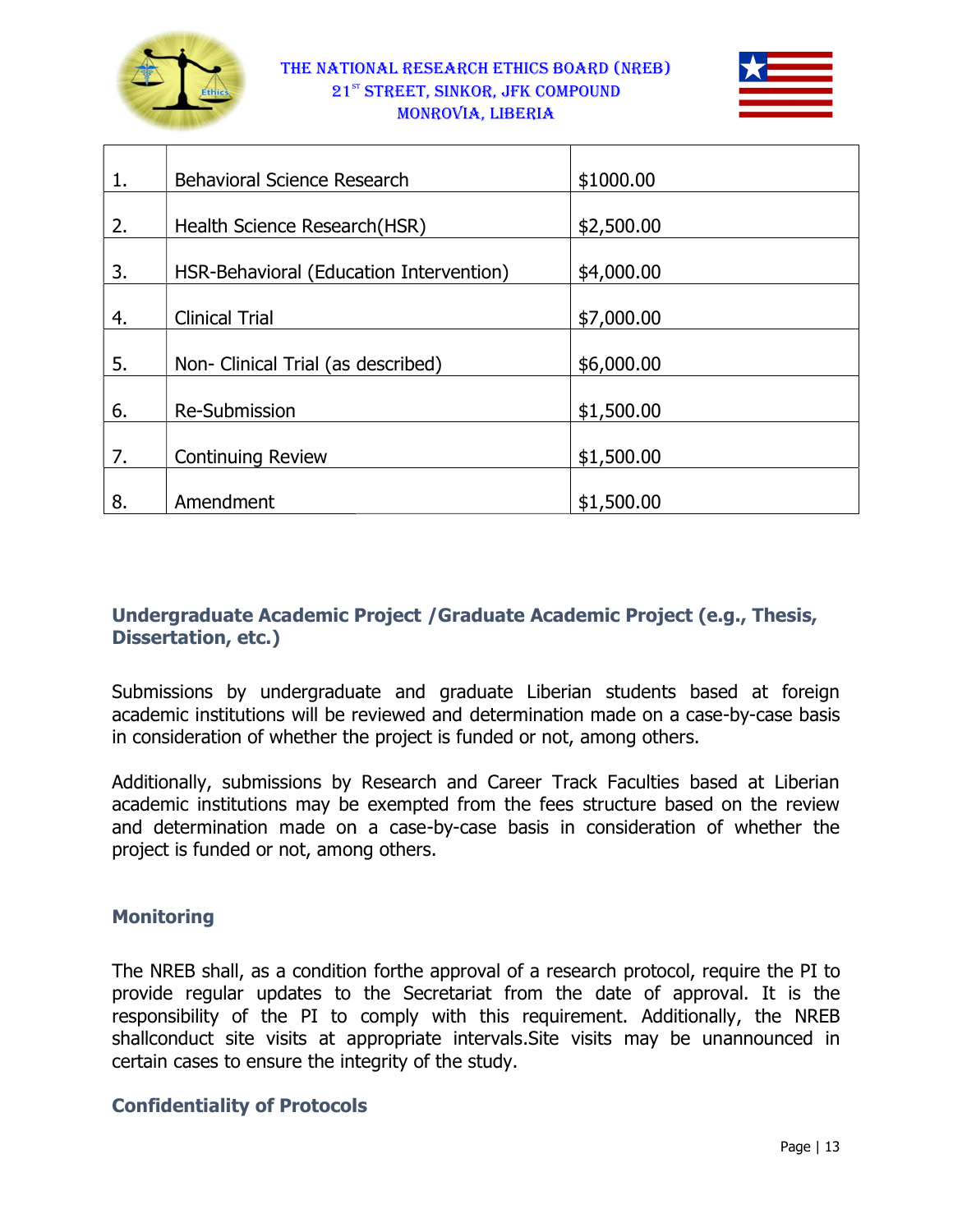



The NREB documents and protocols, electronic and/or hard copies, shall be maintained in secured and protected environments, and accessed by authorized users.

All research protocolssubmitted to NREB members for review shall be securely stored. Additionally, NREB members shall be required to sign confidentiality clauses and/or nondisclosure agreements that prohibit non-authorized individuals from accessing the documents.

## RESEARCHERS

#### Responsibilities of Researchers

All research protocols must be submitted by the PIs. The PIs are considered the focal points of contacts for all communications with the NREB regarding all protocol related points of contacts for all communications with the NREB regarding all protocol related<br>issues. In the eventuality that a PI is unavailable, based on justifiable reasons, the institution must submit an official communication to the NREB. authorized individuals from accessing the<br>with the NREB regarding all protocol related<br>available, based on justifiable reasons, the<br>ation to the NREB.<br>le of the values and tenets of ethical and

institution must submit an official communication to the NREB.<br>The PIs are expected to be knowledgeable of the values and tenets regulatory principles, (research merit and integrity, Respect for person, Beneficence and regulatory principles,(research merit and integrity, Respect for person, Beneficence and<br>Justice), and the applications of scientific methods that are associated with the conduct Justice), and the applications of scientific methods that are associated with the conduct<br>of research in human subjects, including non-human primates, where applicable. This should be reflected in the protocols that aresubmitted to the NREB for scientific, ethical and regulatory considerations, where applicable.

## Conflict of Interest (CoI)

The members of the research team shall establish transparent processes to identify and manage actual and/or perceived conflicts of interest (CoIs).

While a conflict may relate to financial interests, it could also relate to other private, professional and/or institutional benefits or advantages that depend significantly on the professional and/or institutional benefits or advantages that depend significantly on the<br>outcomes of the research projects. Therefore, it is mandatory that members of the research team declare, as part of the application process, actual and/or perceived CoIs to the NREB. aresubmitted to the NREB for scientific, ethical<br>licable.<br>establish transparent processes to identify and<br>of interest (CoIs).<br>interests, it could also relate to other private,<br>or advantages that depend significantly on the

#### Procedures for Complaints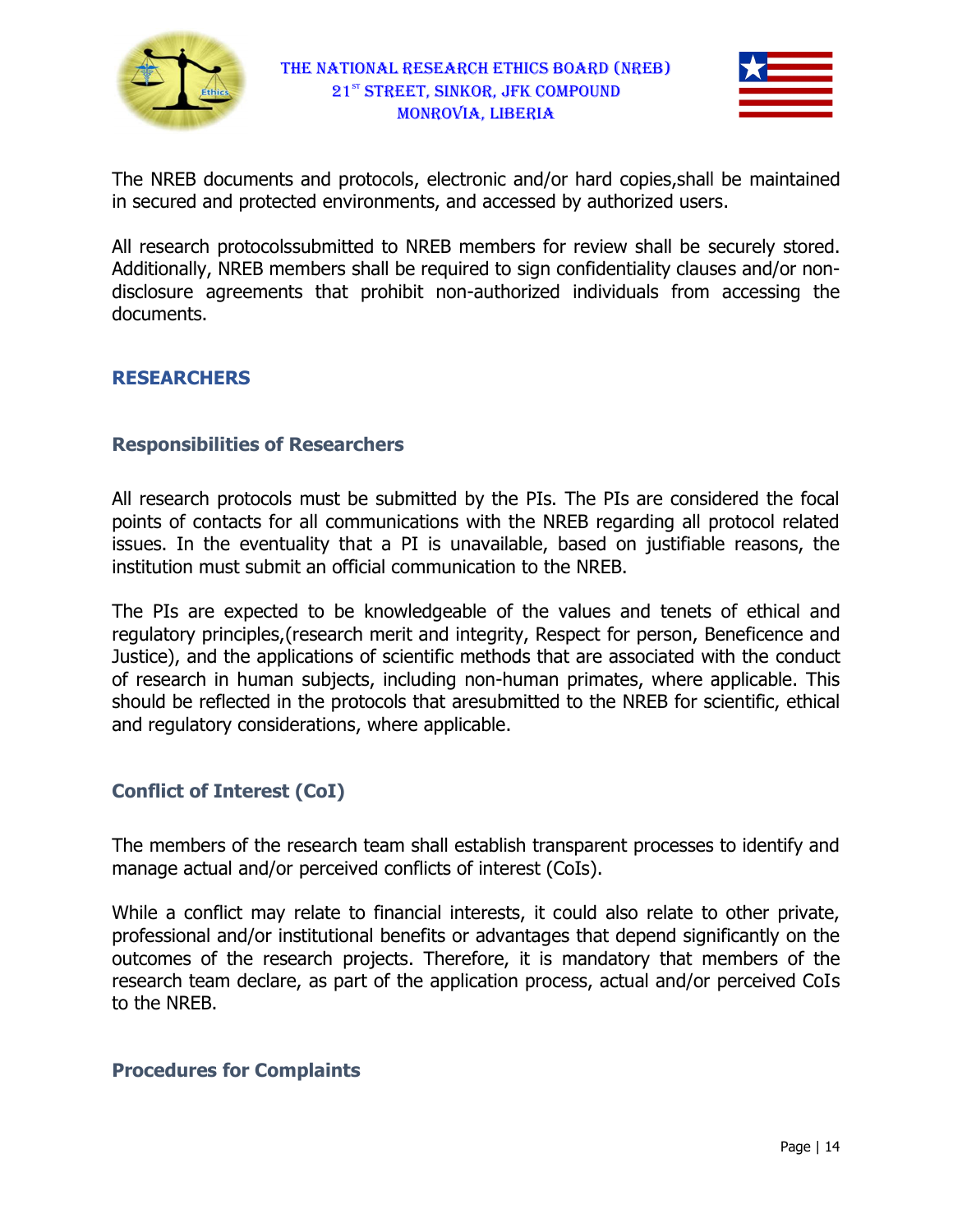



Whenever a complaint about a researcher raises the possibility of research misconduct, the matter will be handled in accordance with the 'research misconduct' processes specified in the NREB's SoP.

Where a complaint about a researcher is considered as a 'serious misconduct' that falls outside the purview of the definition of 'research misconduct' as described in the NREB's SoP, it will be referred to and further addressed by the appropriate governmental institutions that handleother forms of misconduct.

## Submission Types

institutions that handleother forms of misconduct.<br>**Submission Types**<br>There are several types of submissions. These include:

- 1. New (Initial) Submission: A research protocolthat has not been previously submitted to the NREB for scientific, ethical and/or regulatory submitted to the NREB for scientific, ethical and/or regulatory<br>considerations.Protocols should be submitted to the Director of the NREB no later than one month to the NREB bi-monthly meeting. Any protocol submitted after the stipulated timeline shall be re-routed to the next review. botocolthat has not been previously<br>fic, ethical and/or regulatory<br>to the Director of the NREB no later<br>eting. Any protocol submitted after<br>ne next review.<br>proved research protocol that has
- 2. Re-Submission: A submission of an unapproved research prot been previously considered by the NREB. The submission could be a revised protocol, the provision of additional information or response to stipulations from an application that has been conditionally approved. All re-submissions routed for a full Board review. Board could be a revised<br>to stipulations from<br>submissions shall be

#### 3. Reportable Event:

Definition: An event that occurs during the course ofhuman subject research that requires notificationto the NREB. Reportable Events include:

- requires notificationto the NREB. Reportable Events include:<br>a. Unanticipated problems involving risks to subjects or others (also referred to as UPs). inition: An event that occurs during the course ofhuman subject research that<br>uires notificationto the NREB. Reportable Events include:<br>a. Unanticipated problems involving risks to subjects or others (also referred<br>to as U
	- that is not related to a protocol deviation).
	- c. Deaths related or possibly related to research activities.
	- d. New information that might affect the willingness of subjects to enroll or continue participation in the study.

All events except deaths need to be reported to the NREB within 7 calendar days.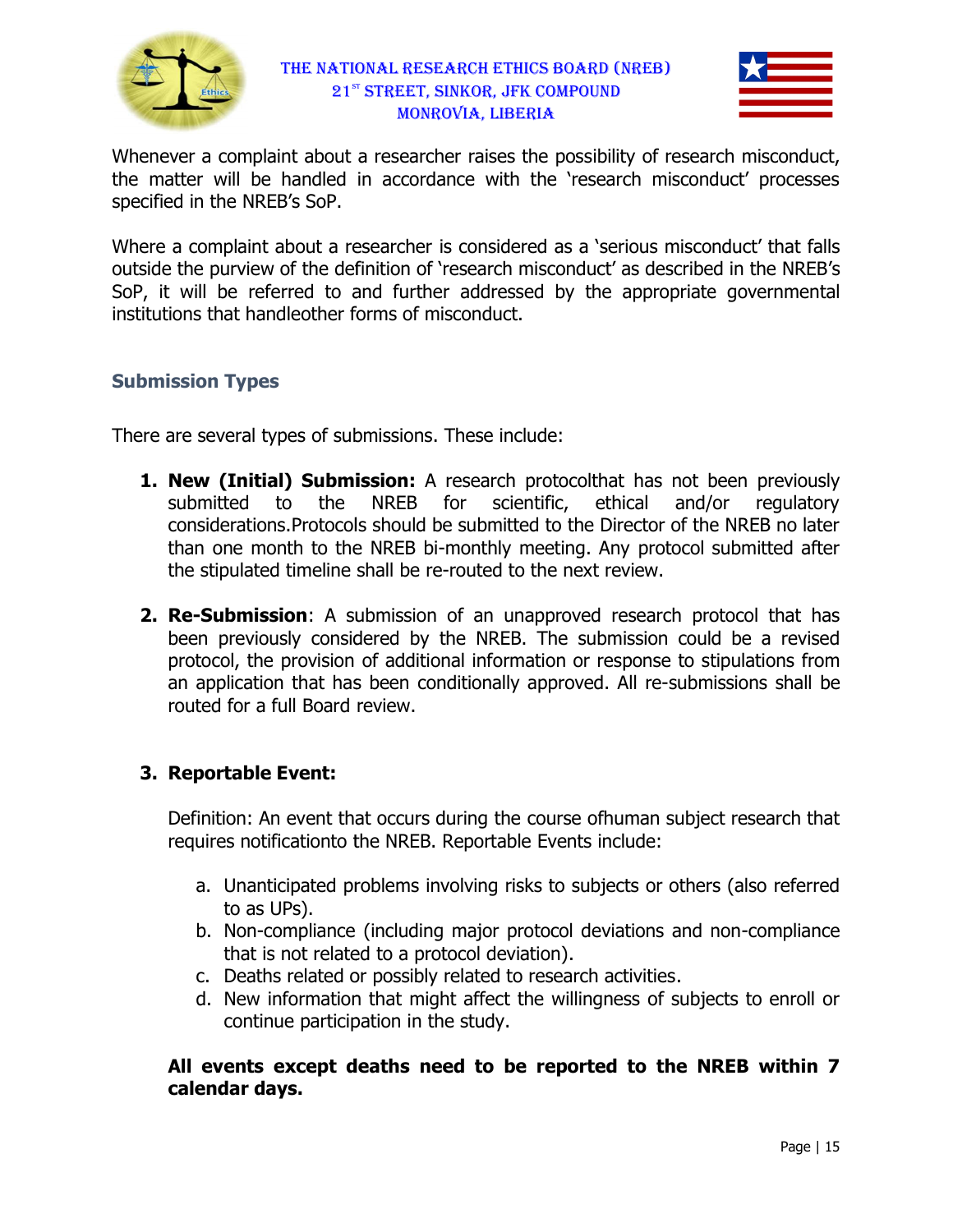



Deaths that are possibly, probably or definitely related to the research must be reported to the NREB within 24 hours.

4. Continuing Review Submission: A submission, prior to the expected expiration date of approval by the NREB, that requests an extension of the ethical approval to continue the implementation of the research project. The Principal approval to continue the implementation of the research project. The Principal<br>Investigators shall submit review reports to the NREB Secretariat for continuing Investigators shall submit review reports to the NREB Secretariat for continuing<br>review at least eight weeks prior to the expiration of the approved protocol.For this application, amendment to the research protocol may or may not be integrated.

## CR review timeline

- If the NREB has not reviewed and approved a research study by the study's current expiration date, the NREB approval has expired and research activities should stop. The Board will determine if the continuation of research for all should stop. The Board will determine if the continuation of research for all<br>previously enrolled subjects is in the best interest of the participants and is permitted. previously enrolled subjects is in the best interest of the participants and is<br>
• If the Principal Investigator cannot provide any of the required information, the
- PI shall provide justification for the delay in the report, and a timetable for PI shall provide justification for the delay in the report, and a timetable for<br>provision of the information. The PI shall also submit a copy of the consent documents and procedures currently in use
- documents and procedures currently in use<br> **5. Protocol Amendment:** This applies to previously approved study protocols by the NREB which have been amended and submitted for approval. Amendments made to protocols shall not be implemented until reviewed and approved by the provision of the information. The PI shall also submit a copy of the consent<br>documents and procedures currently in use<br>**Protocol Amendment:** This applies to previously approved study protocols by<br>the NREB which have been a determination as per the type of review (full board review or Expedited given the risk) and will notify the investigator within 3 weeks upon submission as per the Board's decision.

Requirement for amended submission:

- A memo to the NREB stating reasons for the amendment.
- A List of amended areas in the protocol.
- A clean version of the protocol/consent form(s) with the changes effected.
- The amended protocol/consent form(s) shall be given a new version number and an effective date.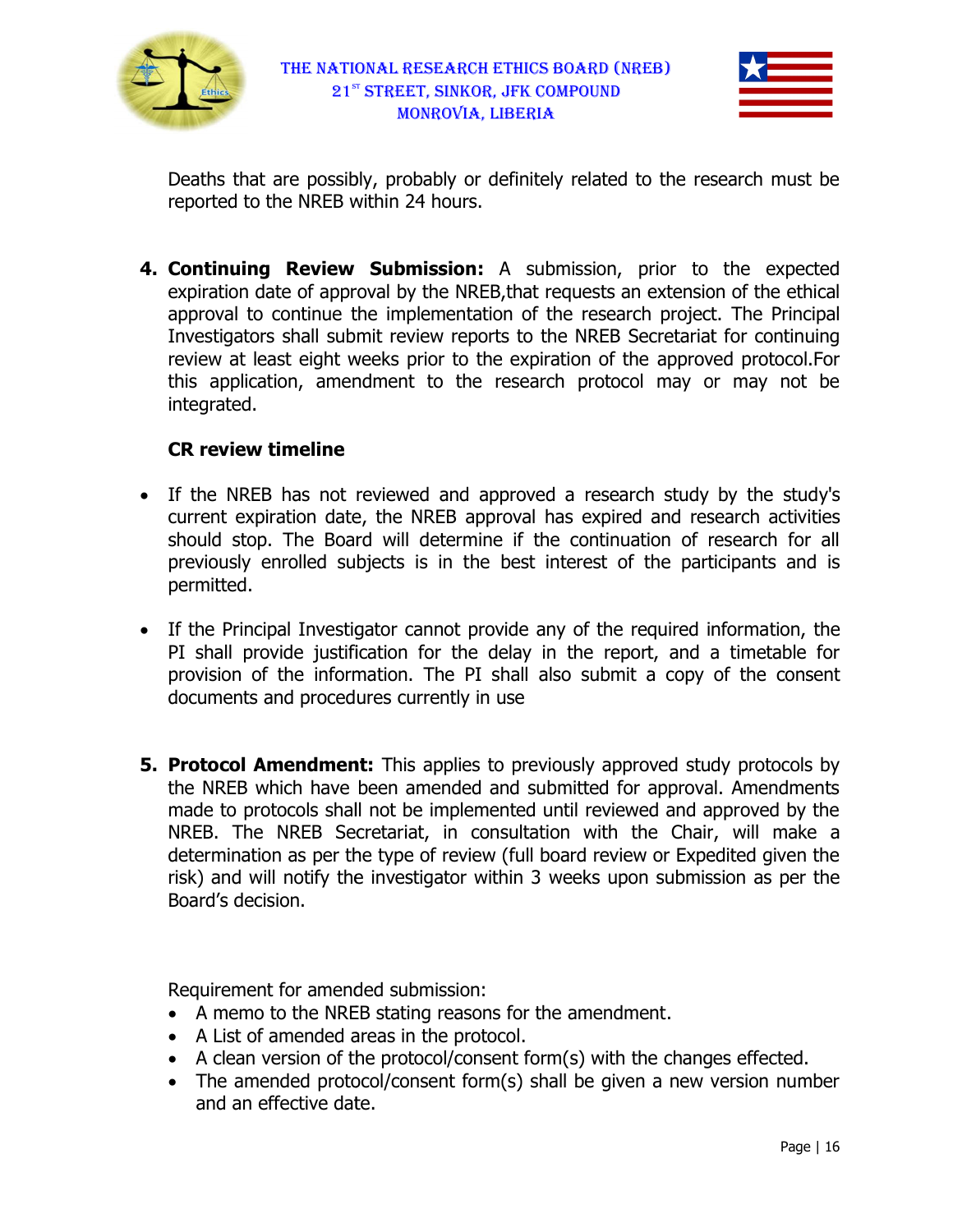



6. Research Exempt ( AS DETERMINED BY THE NREB): Research proposal that pose no or minimal risk to research participant or that has no formal that pose no or minimal risk to research participant or that has no formal<br>informed consent process or subject to continuing review by the NREB. Research studies that may be considered for exemption are minimal risk research studies studies that may be considered for exemption are minimal risk research studies<br>that conform to one or more of the following categories of research. Research involving the use of educational tests (survey, Interviews, observation), of public behavior issues.

## Expedited Review:

On receipt of a study protocol that initially appears to be of minimal risk, clarification may be sought from the Secretariat in consultation with the chair and shall determine which protocols may require expedited review.

The following categories shall be qualified for an expedited review:

- Research activities that present no more than minimal risks to human subjects. e following categories shall be qualified for an expedi<br>• Research activities that present no more than mi<br>• Minor changes in previously approved research.
- 
- Protocol involves interviewing of non-confidential nature and not likely to harm the status or interest or not likely to offend the sensibility of study participants.
- Those that involve in the collection of small amounts of blood samples (and not too frequent) for routine medical assessment, e.g., by finger, heel or ear stick. to offend the sensibility of study participants.<br>In of small amounts of blood samples (and not<br>assessment, e.g., by finger, heel or ear stick.

#### Detailed Instruction:

- **1.** Expedited review shall be conducted by one or more experienced reviewers designated by the Chairperson from among members of the Board in accordance with the requirements (SOP  $#$  09). If the review involves a revised version, the selected members shall normally be those who reviewed the previous version of the protocol. pedited review shall be conducted by one or more experienced reviewers signated by the Chairperson from among members of the Board in accordance th the requirements (SOP  $#$  09). If the review involves a revised version, confidential nature and not likely to harm<br>offend the sensibility of study participants.<br>Small amounts of blood samples (and not<br>sssment, e.g., by finger, heel or ear stick.<br>And the protocol experienced reviewers<br>any membe
- **2.** The expedited review shall be carried out on a complete study protocol with all required attachments as if it was being submitted for the first time. Results of first time. the review process may be communicated to the PI before being discussed at a Board meeting and reported retrospectively to the Board meeting. the review process may be communicated to the PI before being discussed at a<br>Board meeting and reported retrospectively to the Board meeting.<br>3. Expedited review shall take no more than 3 weeks and if any member of the
- Committee raises a concern about a protocol that was expedited, shall undergo a full board review. For an expedited review, the reviewers may shall undergo a full board review. For an expedited review, the reviewers may<br>exercise all of the authorities of the Board to approve or disapprove. A research activity may be disapproved only after review in accordance with the non-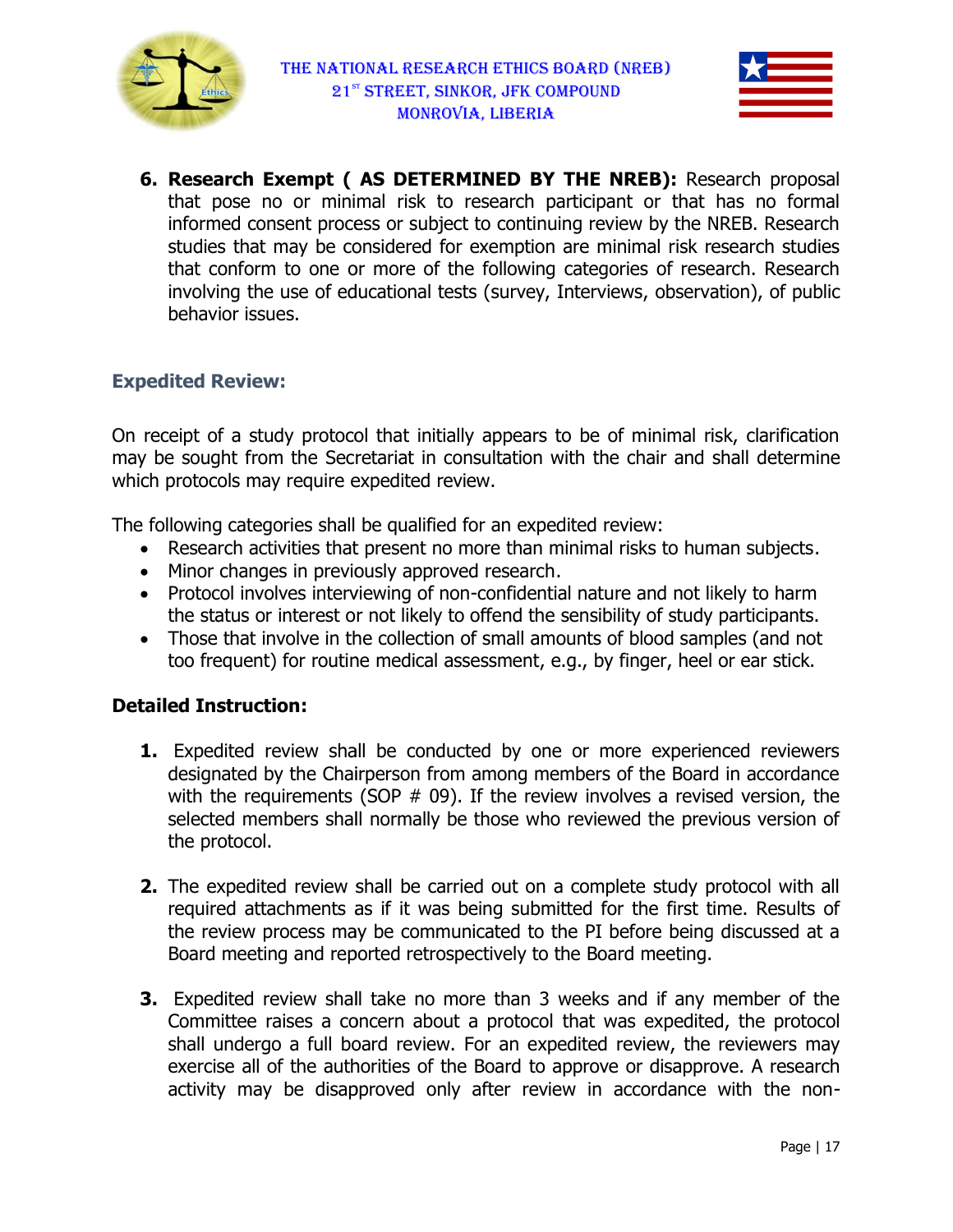



expedited procedure. The Director shall inform all members about the outcome of an expedited review as soon as practicable. practicable.

#### Declaration of Funding Sources Funding Sources

A researcher is required to disclose the amounts, sources or potential sources of funding during the submission of research protocols. Furthermore, approval of a protocol, if additional funding sources are identified, they must be reported to the NREB. d procedure. The Director shall inform all members about the outcome<br>pedited review as soon as practicable.<br>**f Funding Sources**<br>s required to disclose the amounts, sources or potential sources of<br>p the submission of resear

False Declaration: Principal Investigator providing falsehood, upon an investigation by the NREB if found guilty, shall be penalized by withdrawal of the permission for research work in Liberia for a period of ten (5) years.

## Payments to Participants

Any form of payments to enrolled study participants that has the potential for coercion is not acceptable to the NREB. However, reimbursement of direct costs to participants NREB if found guilty, shall be penalized by withdrawal of the permission for research<br>work in Liberia for a period of ten (5) years.<br>**Payments to Participants**<br>Any form of payments to enrolled study participants that has t inconvenience fee, are permitted.

#### Point of Contact

Participants shall be advised of the first point of contact for complaints. The consent forms that are signed by participants shall include the name(s) and telephone number(s) of this contact(s).

The first instance of a complaint shall be directed to the NREB:

**Director** 

National Research Ethics Board (NREB) National Research Ethics Board (NREB)<br>First Floor West, John F. Kennedy Medical Center Monrovia, Liberia Email: nreb.liberia.gov@gmail.com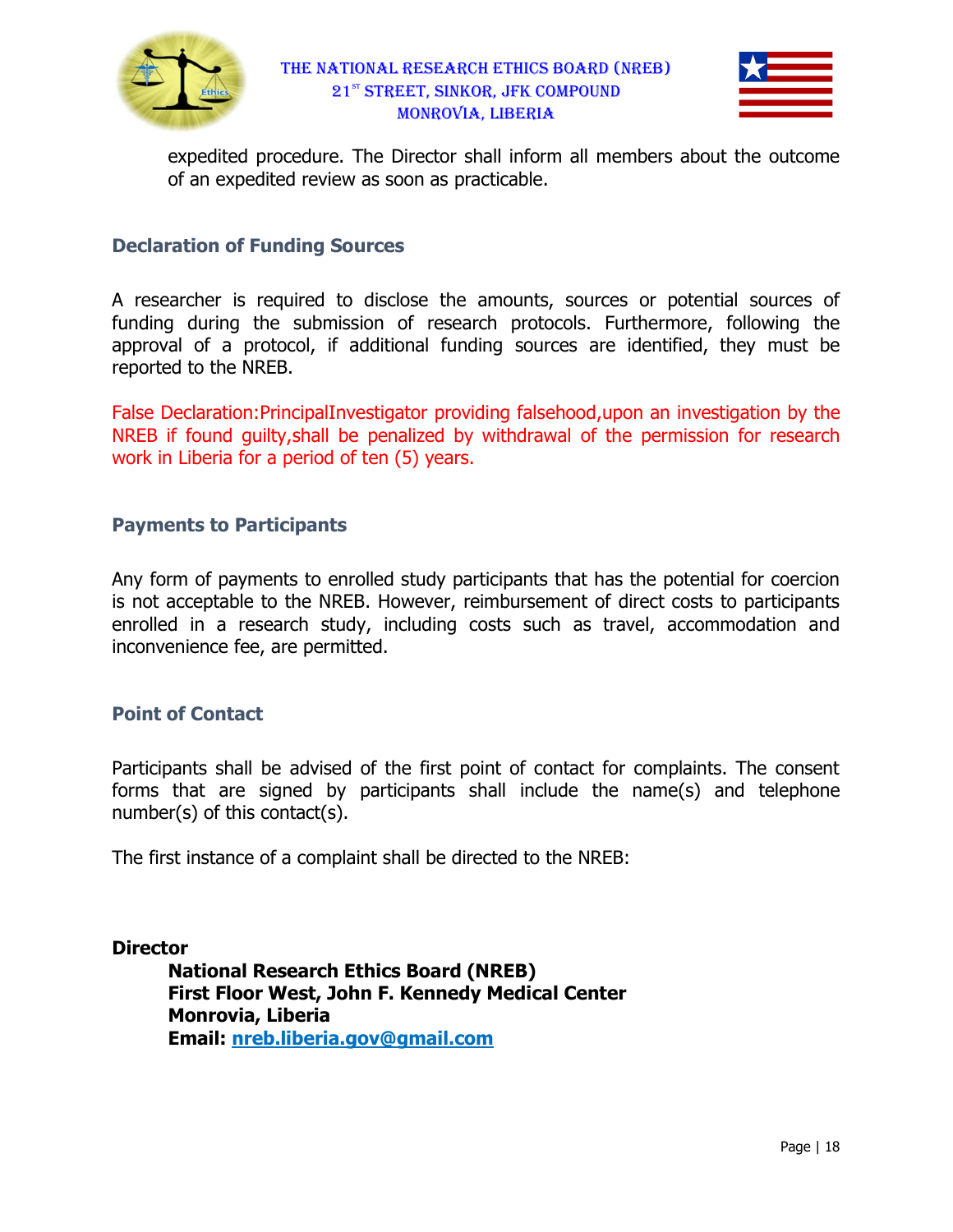



## **Discontinuation of Research**

The PI is required to inform the NREB, with appropriate justification(s), if and why an approved project has been discontinued before the expected completion date.

#### Withdrawal of Approval

approved project has been discontinued before the expected completion date.<br>Wi**thdrawal of Approval**<br>If the NREB becomes aware that a research project is not being conducted in accordance with the approved protocol and the welfare and rights of enrolled accordance with the approved protocol and the welfare and rights of enrolled<br>participants are not protected, the NREB shall withdraw its approval and inform the researcher, research organization and/or institution of such withdrawal with the stipulated justification(s), where applicable. The NREB shall suspend such a project stipulated justification(s), where applicable. The NREB shall suspend such a project<br>immediately. However, if the violations are corrected, the entity may re-apply for NREB approval to continue with the implementation of the project.

## DISSEMINATION OF RESEARCH KNOWLEDGE DISSEMINATION OF

Considerations shall be provided for the dissemination of research data and findingswith the NREB, research participants and implementing country.

the NREB, research participants and implementing country.<br>Research findings, publications and, where applicable, data should be made available in the implementing country where the research may have been conducted. Nevertheless, the researchers shall consider the potential for harm to research participants, collaborators and/or local institutions. Therefore, appropriate guidelines must be followed to avoid any breach of privacy, confidentiality and anonymity. shall consider the potential for harm to research participants,<br>/or local institutions. Therefore, appropriate guidelines must be<br>any breach\_of\_privacy,\_confidentiality\_and\_anonymity.

#### INTELLECTUAL PROPERTY PROPERTY

Local institutions, collaborators and/or participants have contractual and/or legal, interests and rights in the data, among other, even though it varies according to agreements and/or jurisdictions. Therefore, the study team shall be transparent to all interests and rights in the data, among other, even though it varies according to<br>agreements and/or jurisdictions. Therefore, the study team shall be transparent to all<br>parties regarding intellectual properties and subsequ exists. al institutions. Therefore, appropriate guidelines must be<br>ach of privacy, confidentiality and anonymity.<br>**INTELLECTUAL PROPERTY**<br>orators and/or participants have contractual and/or legal,<br>he data, among other, even though

#### Studysubmission requirements: Application for Ethical Review and Approval

All applications for ethical review of research should be submitted to the parties regarding intellectual properties and subsequently report to the NREB, if su<br>exists.<br>**Studysubmission requirements: Application for Ethical Review and Approv**<br>All applications for ethical review of research should along one hard-copy of the protocol or email for pre-review prior to final submission for committee review.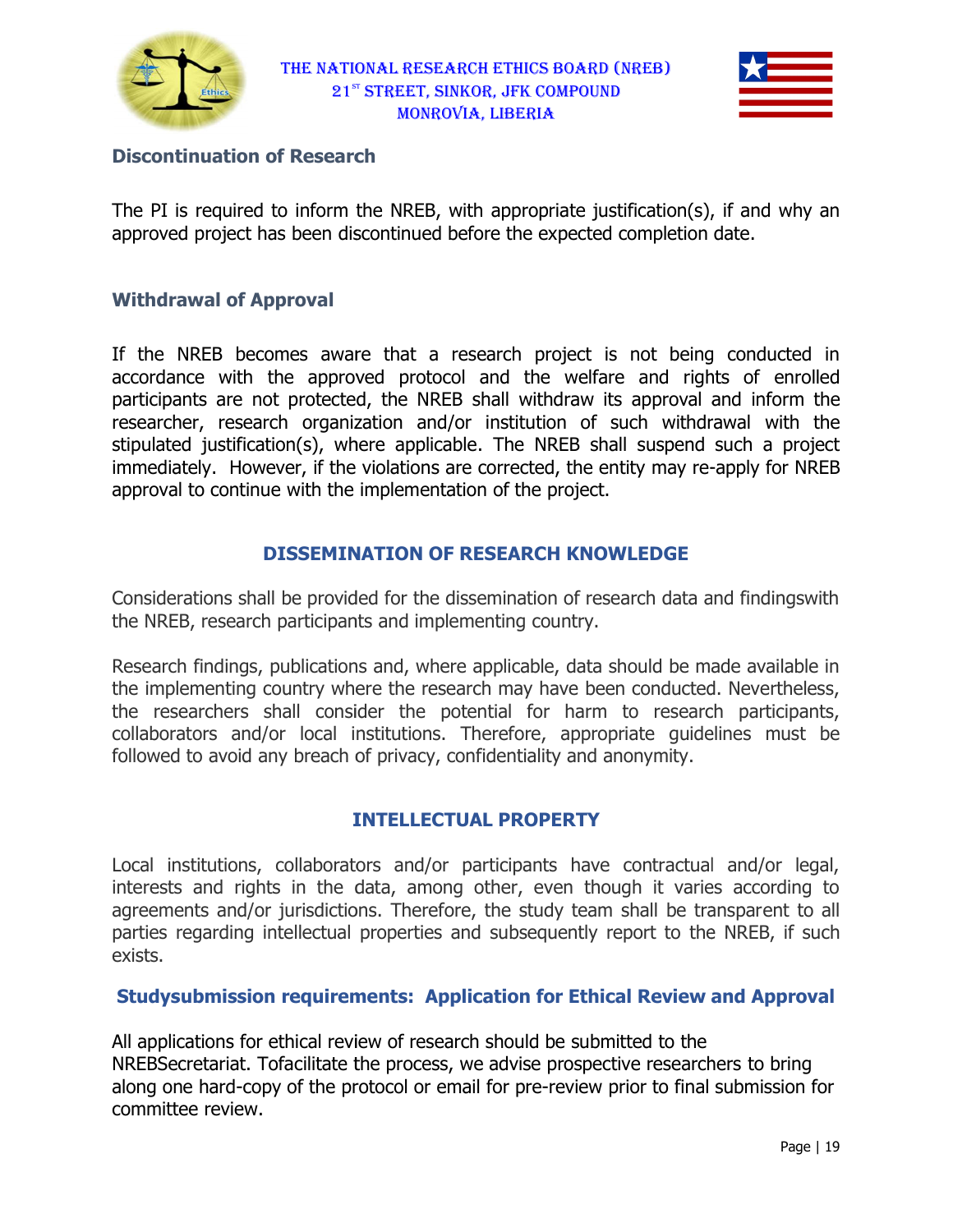



Where the PI and researchersare from foreign institutions, a local (resident) Liberian researcher must be included on the teamand should include support letters and CV(s).

## **Deadline for Submission of Application**

researcher must be included on the teamand should include support letters and CV(s).<br> **Deadline for Submission of Application**<br>
Researcher must submit the document three weeks prior to the next Boardmeeting.

## Student Application

Applications shall be submitted under the responsibility of a supervisor involved in the Applications shall be submitted under the responsibility of a supervisor involved in the<br>oversight of the student's work or in the student's name, co-signed by the supervisor.

## Protocol Submission

An application for ethical review of a proposed health related research shall be submitted by a Principal Investigator (PI) qualified to undertake the particular study. The PI is directly responsible for the ethical and scientific conduct of the research. 's name, co-signed by the supervis<br>**nission**<br>ealth related research shall be<br>ed to undertake the particular stud<sub>!</sub><br>scientific conduct of the research.

# Protocol Presentation format Protocol

Standard Font size – 12, double spacing, and pages printed on oneside only.The applicant should submit all documents required for ethical review of the proposed research. rd Font size – 12, double spacing, and pages printed on oneside<br>int should submit all documents required for ethical review of the<br>ch.<br>may include but not limited to:<br>Full Protocol and executive summary with the following

Thesemay include but not limited to:

- 1. Full Protocol and executive summary with the following attachments
- 2. Signed agreement between sponsors and PI (where applicable)
- 3. A statement that the researcher(s) agree to comply with ethical principles set out in relevant guidelines. 3. A statement that the researcher(s) agree to<br>out in relevant guidelines.<br>4. Investigators Brochure (where applicable).
- 
- 5. Material Transfer Agreement (MTA) for shipment of specimen/biological materials outside of Liberia (where applicable).
- 6. Data Sharing Agreement (where applicable).
- 7. Administrative Information on sponsors of the study.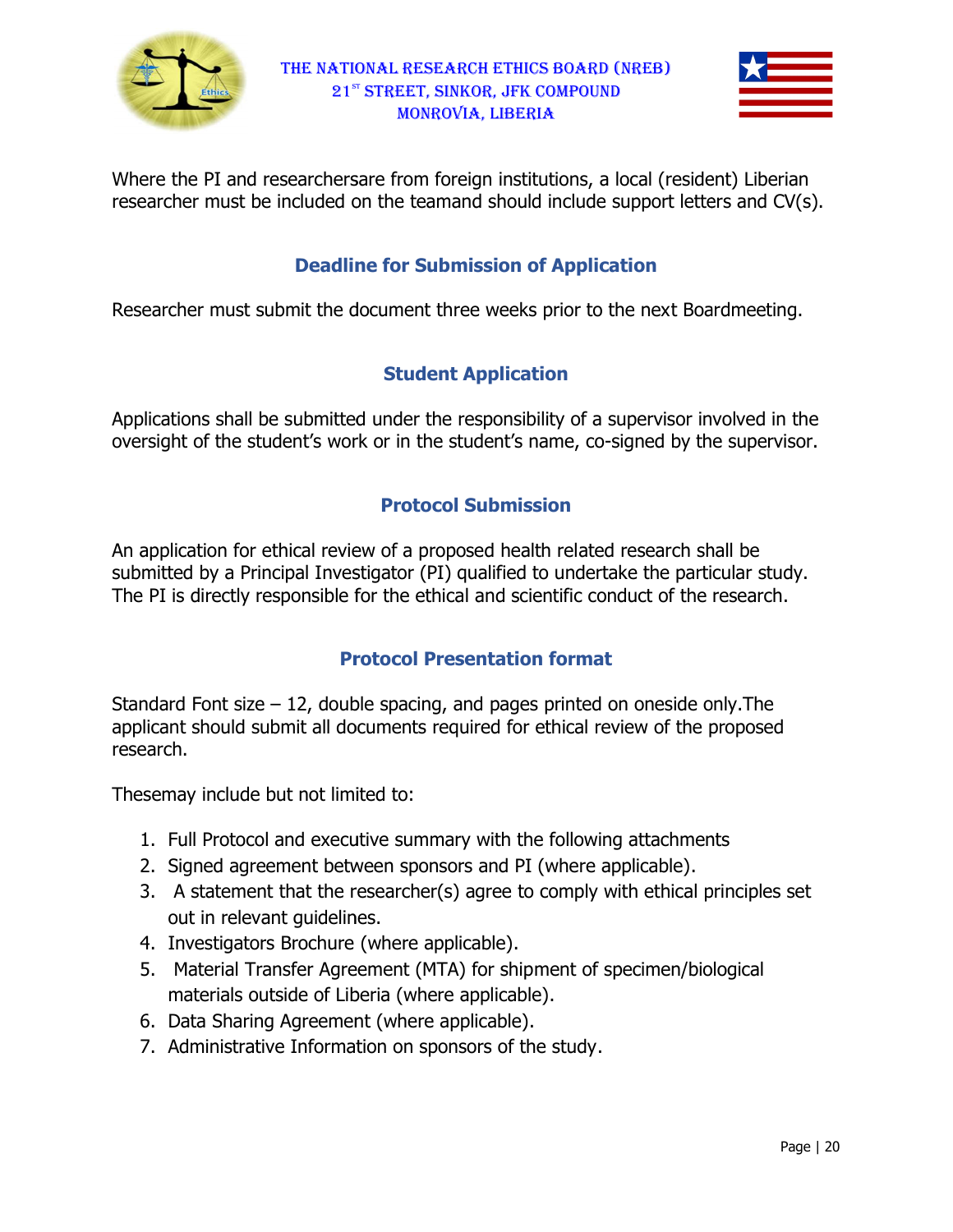



- 8. Full Protocol with executive summary with the following attachments: Signed agreement between sponsor and PI (where applicable)
	- Signatory page of key persons of the collaborative institutions involved in the study i.e. Sponsor Signatory Approval Page d (where applicable) tocol with executive summary with the following attachments: Signed<br>ent between sponsor and PI (where applicable)<br>Signatory page of key persons of the collaborative institutions involved<br>the study i.e. Sponsor Signatory Ap
	- Written Informed Consent form (with dates and version number) and translations into the local language appropriately into easily understandable 'Liberian English' (where necessary) the study i.e. Sponsor Signatory Approval Page duly signed, with date<br>(where applicable)<br>Written Informed Consent form (with dates and version number) and<br>translations into the local language appropriately into easily
	- understandable 'Liberian English' (where necessary)<br>Written Parental Consent form for children >17years (if study involves Minors)
	- Written Parental Consent for & Assent form for children  $> 18$  years (15-17years) (if study involves Adolescent).
	- All forms, documents, Community engagement advertisements to be used in the recruitment of potential participants
	- All data collection forms to be used in the research including but not limited to case report forms, questionnaires, interview schedules, etc.<br>clearly indicated and dated.<br>Referral forms for treatment (where applicable)<br>Budget for the study clearly indicated and dated. mmunity engagement advertisements to be<br>f potential participants<br>o be used in the research including but not<br>ms, questionnaires, interview schedules, etc.<br>d.<br>tent (where applicable)<br>eemed necessary to facilitate the review
	- Referral forms for treatment (where applicable)
	- Budget for the study
	- Time line for the study
	- Any other information deemed necessary to facilitate the review process.
	- Current CV(s) of PI & Co-Investigator(s) where same has not being submitted to the NREB in the preceding 12 months.

# Additional requirements for Clinical Trials, Biomedical/Epidemiological **Studies**

- Profile on previous study i.e. Phase 1 & Phase II studies (where applicable)
- Investigator Agreement (PI's responsibility), Page duly signed, with name and date. Current Certificate of Training in Good Clinical Practice (GCP) for PI(s) Profile on previous study i.e. Phase 1 & Phase II studies (where applicable)<br>Investigator Agreement (PI's responsibility), Page duly signed, with name an<br>date. Current Certificate of Training in Good Clinical Practice (GC
- Investigational Product Brochure for the study
- Data Safety Monitoring Board (DSMB) membership and Charter of Work/Current Curriculum Vitae of members. tigational Product Brochure for the study<br>Safety Monitoring Board (DSMB) membership and Charter<br>:ulum Vitae of members.
- Insurance cover for study participants
- Scientific review approval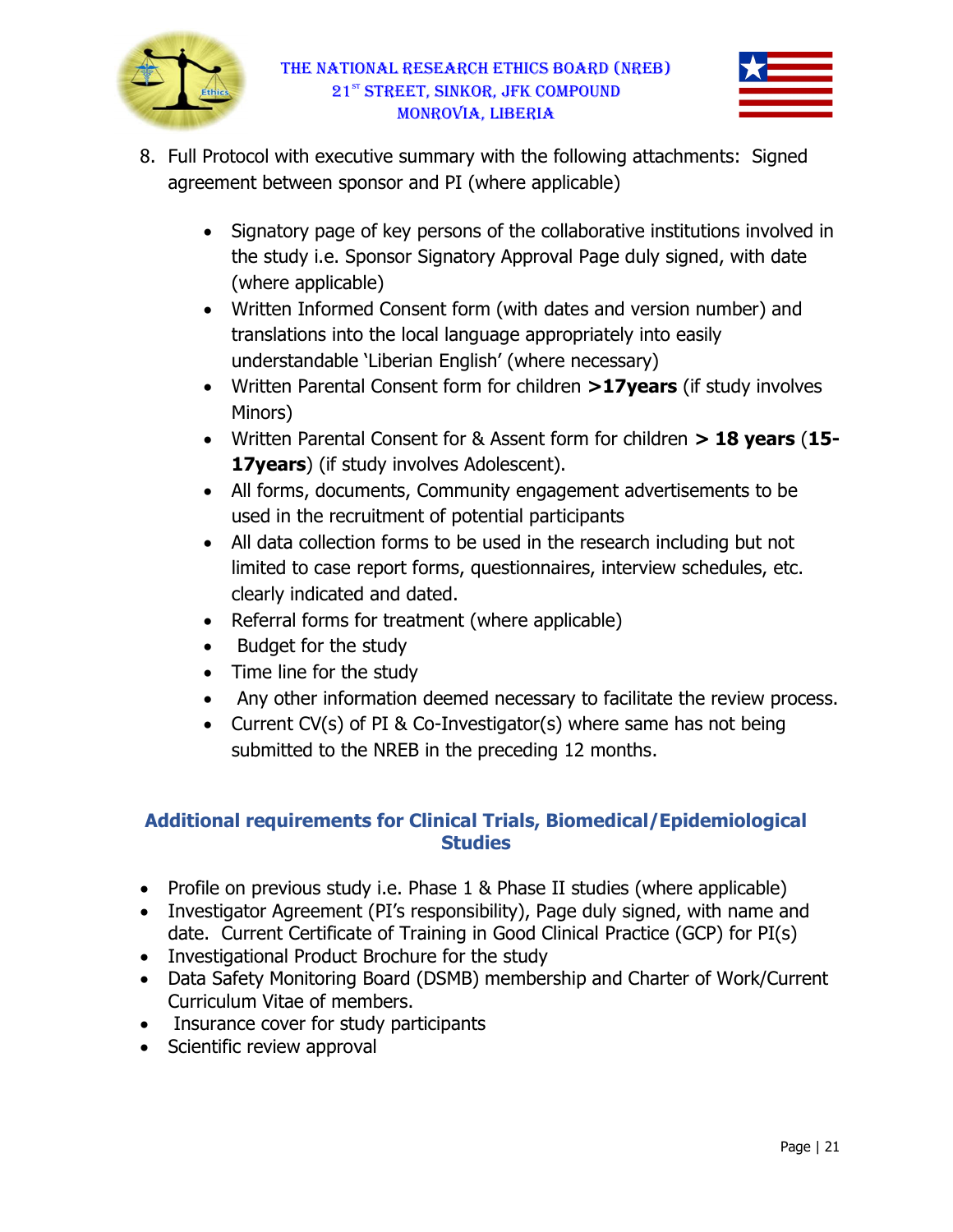



- Food and Drugs Authority approval letter for use of the Investigational Product/ Devices and clinical trial approval (This should be submitted after the NREB approval). ugs Authority approval letter for use<br>clinical trial approval (This should be<br>) of PI & Co-Investigator(s)
- Current CV(s) of PI & Co-Investigator(s)

Additional Requirements by Undergraduates, Masters and Postgraduate Students:

- Covering letter and CV of supervisor
- Covering letter from school/college
- Students not taking their academic program in Liberia are required to identify a local supervisor and submit his/her covering letter and CV Students not taking their academic program in Liberia are required to<br>local supervisor and submit his/her covering letter and CV<br>**er of Copies of Protocol for Submission:**<br>u**tional Protocol:**<br>unt shall submit fifteen (15)

# Number of Copies of Protocol for Submission:

## Institutional Protocol:

Applicant shall submit fifteen (15) comb-bounded copies of the full research protocol with the items indicated and where applicable, and an email version with protocol title andPI's name stated on it

## Individual Protocol:

Applicant shall submit fifteen (15) comb-bounded copies of the full research protocolwith the items indicated and where applicable, and an email version with protocol title andPI's name stated on it.

#### PhD Student Protocol:

protocol title andPI's name stated on it.<br> **PhD Student Protocol:**<br>Applicant shall submit fifteen (15) comb-bounded copies of the full research protocol with the items indicated and where applicable, and an email version with protocol title and PI's name stated on it bounded copies of the full research<br>ere applicable, and an email version with<br>bounded copies of the full research protocol<br>cable, and an email version with protocol title<br>bounded copies of the full research protocol

#### Fellowship Students:

Applicant shall submit fifteen (15) comb-bounded copies of the full research protocol with the items indicated and where applicable, and an email version with protocol title and PI's name stated on it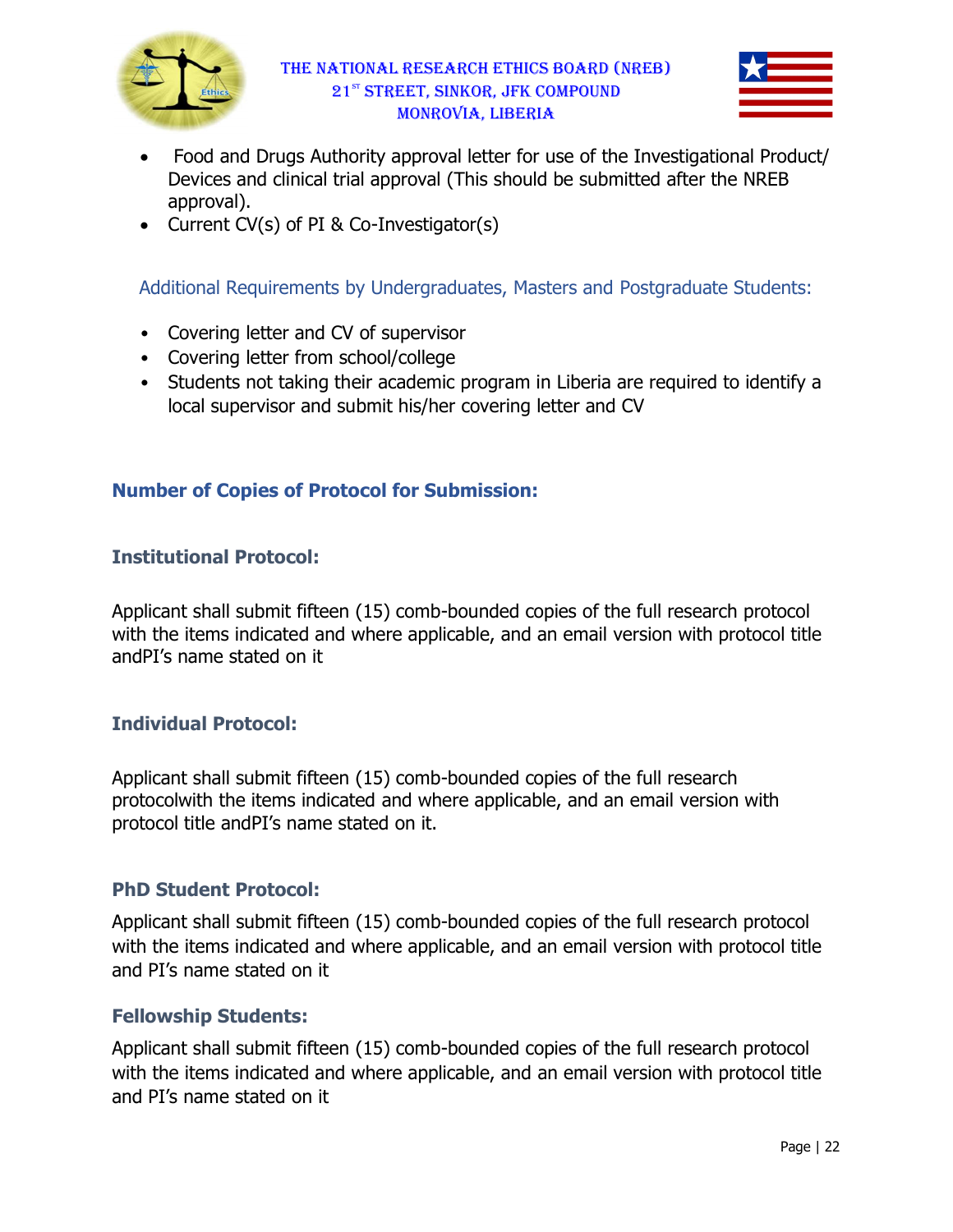



#### Masters Student protocols:

• Applicant shall submit five (5) comb-bounded copies of the full research protocol with the items indicated above and where applicable, and an email version with protocol title & PI's name stated on it.

#### Undergraduate Student Protocols: Protocols:

• Applicant shall submit five (5) comb-bounded copies of the full research protocol with the items indicated above and where applicable, and an email with protocol with the items indicated above and where applicable, and an email title & PI's name stated on it.

#### Protocol Presentation Format Format:

Standard Font size – 12, double spacing, and pages printed on one-sided only

#### Protocol Arrangement:

Arrangements of the protocol shall follow the same sequence as outlined above.

#### Protocol Numbering:

angements of the protocol shall follow the same sequence as outlined above.<br> **ocol Numbering:**<br>
• All protocols must be numbered appropriately and separately from all other supporting documents such as: letters, NREB administrative form and Checklist, Participant Information Sheets & Consent forms, Questionnaires, CVs etc. Information Sheets, Consent forms, Questionnaires, CVs etc. must all be numbered separately. double spacing, and pages printed on one-sided only<br><br>sided ocol shall follow the same sequence as outlined above.<br><br>be numbered appropriately and separately from all other<br>ents such as: letters, NREB administrative form and

#### Mode of Submission:

#### **Director**

National Research Ethics Board (NREB) National Research Ethics Board (NREB)<br>First Floor West, John F. Kennedy Medical Center Monrovia, Liberia Email: nreb.liberia.gov@gmail.com